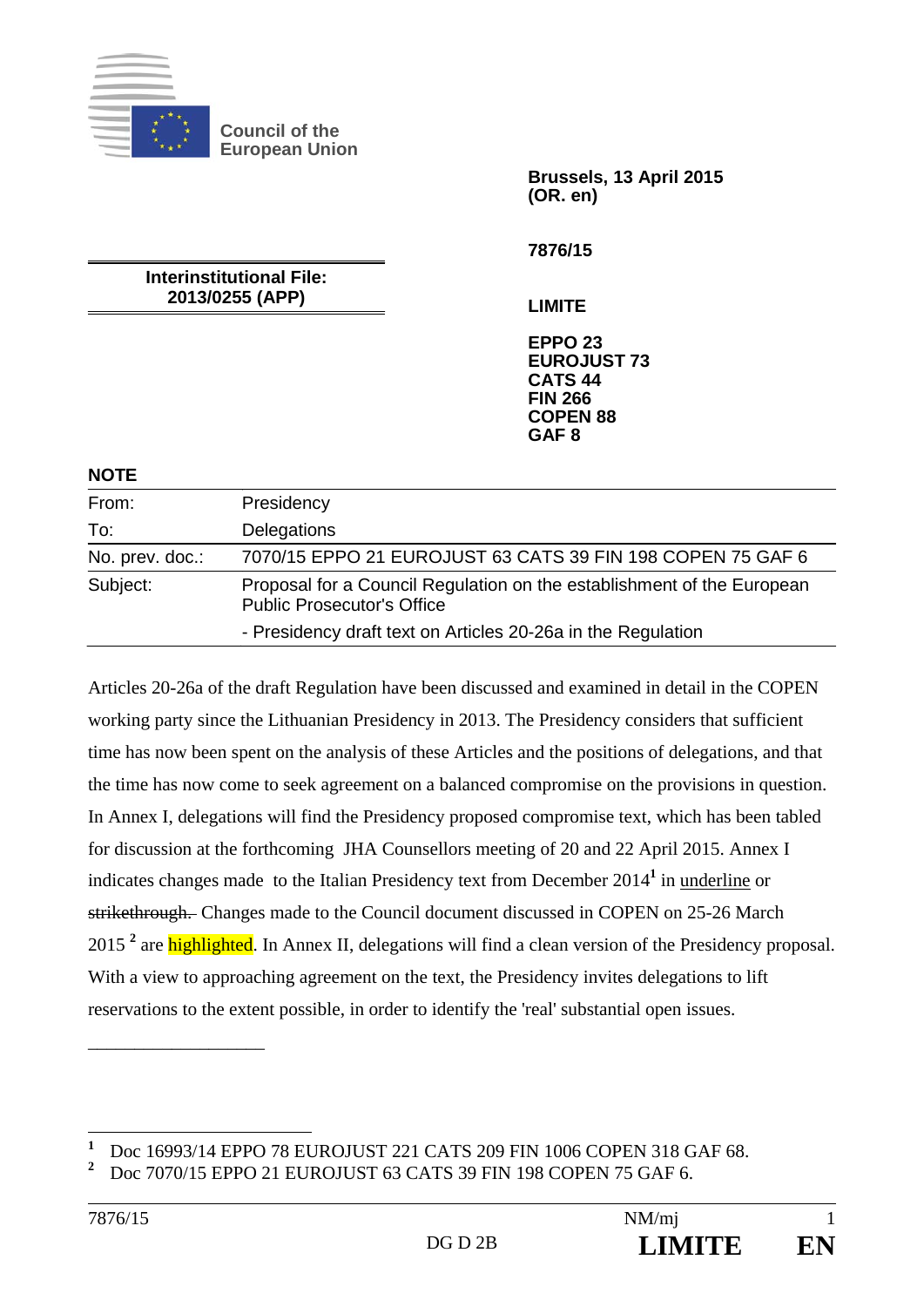# **CHAPTER IV RULES OF PROCEDURE ON INVESTIGATIONS, PROSECUTIONS AND TRIAL PROCEEDINGS**

# **SECTION 1 CONDUCT OF INVESTIGATIONS**

#### *Article 20*

#### **Reporting, registration and verification of information**

- 1. The institutions, bodies, offices and agencies of the Union, and, in accordance with applicable national law, the competent authorities of the Member States competent in accordance with applicable national law shall inform the European Public Prosecutor's Office of any conduct which might constitute a criminal offence within its competence in accordance with Article 17:
	- a) without delay where the European Public Prosecutor's Office would be entitled to exercise its rights of evocation in accordance with Article 21a;
	- b) not later than three months after becoming aware of facts of an offence other than mentioned in point a) where the damages caused or likely to be caused exceed EUR 1 000.
- The information under paragraph 1 (b) may be submitted to the European Public Prosecutor's Office in the form of a summary report every three months.
- 3. The institutions, bodies, offices and agencies of the Union, and the authorities of the Member States competent in accordance with applicable national law may inform the European Public Prosecutor's Office of any other conduct not mentioned in paragraph 1.
- 4. Information referred to in this Article shall be provided in a structured way, as established by the European Public Prosecutor's Office **<sup>1</sup>** .

**<sup>1</sup>** The following recital maybe considered: "The report shall include, as a minimum, a short description, including place and time, of the offence, available information about victims and perpetrators, and an assessment of the damages caused or likely to be caused. The report may be presented in the form of an automatically generated information from a Member State's criminal case management system."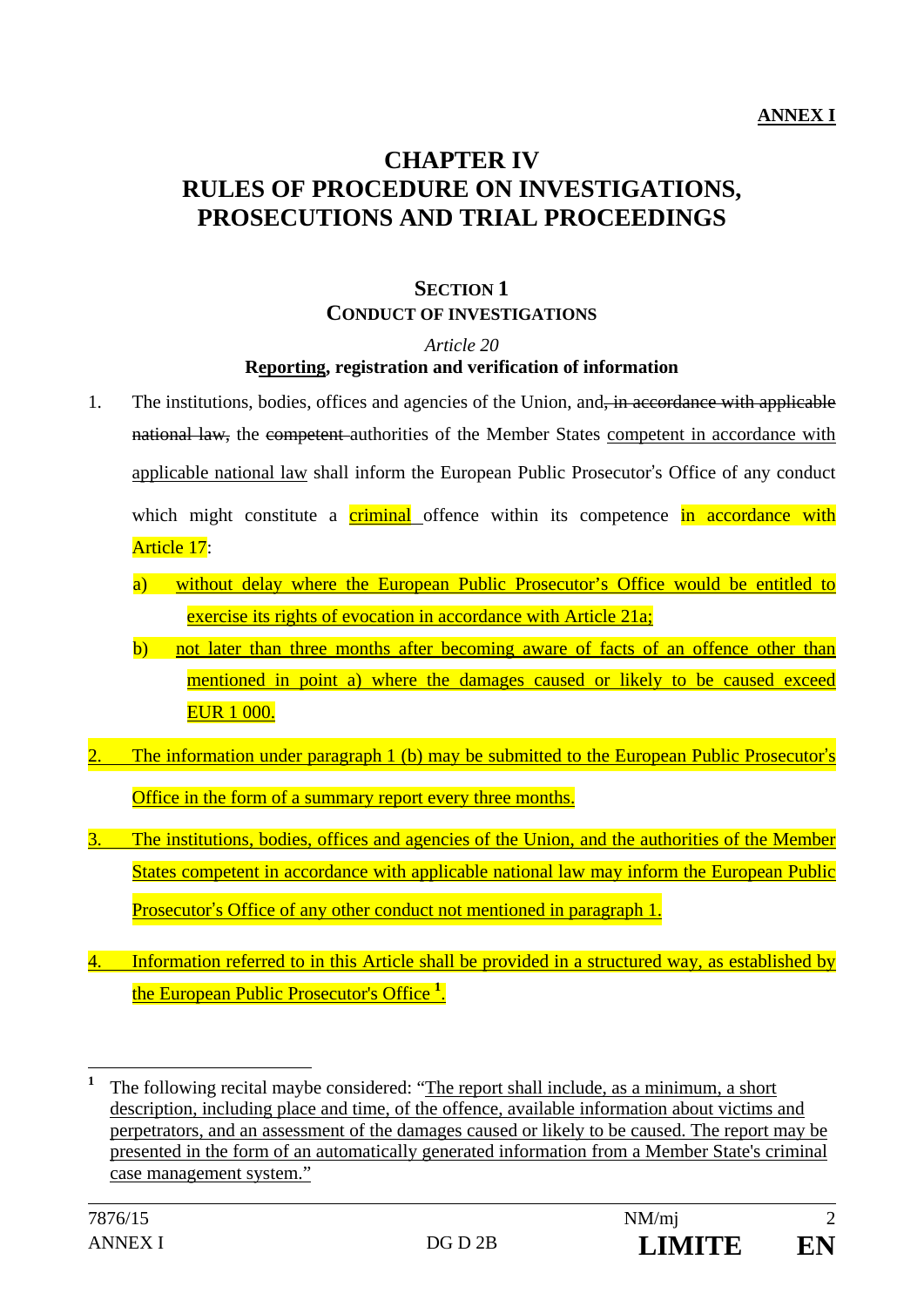- Information provided to the European Public Prosecutor's Office in accordance with paragraph 1(a) shall be registered and verified by the European Public Prosecutor's Office in accordance with the Internal Rules of Procedure. The verification shall aim at assessing whether there are grounds for the European Public Prosecutor's Office to initiate an investigation under this Regulation.
- Where, upon verification, the European Public Prosecutor's Office decides that there are no grounds to initiate an investigation, the reasons shall be noted in Case Management system. It shall inform the national authority, the Union institution, body, office or agency, and, where necessary, at their request, the person who provided the information, thereof.
- The European Public Prosecutor's Office may request and receive any information that is relevant for the functions of the Office. The rules of registration and verification set out in this Article shall apply mutatis mutandis if the information received refers to any conduct which might constitute a criminal offence within its competence.

Where the conduct caused or is likely to cause damage to the Union's financial interest of less than EUR 10 000, and the national authorities do not have reasons to assume that the Office will exercise its right of evocation in accordance with Article 21a for the reason that the case has does not have repercussions at Union level which require an investigation to be conducted by the Office or has been opened following suspicions that an offence has been committed by officials and other servants of the European Union or members of the institutions, the

information obligation may be fulfilled through a summary report [every threesix months] of conduct which might constitute such offences.<sup>2</sup> Where the conduct has caused or is likely to cause damage to the Union's financial interest which does not exceed EUR 1 000, the information obligation is not mandatory except if the case has repercussions at Union level which require an investigation to be conducted by the Office or if it has been opened following suspicions that an offence has been committed by officials or other servants of the European Union or members of the institutions.

 **2** One delegation has requested that non-serious offences for which intent is presumed according to national law should not be covered by the information obligation.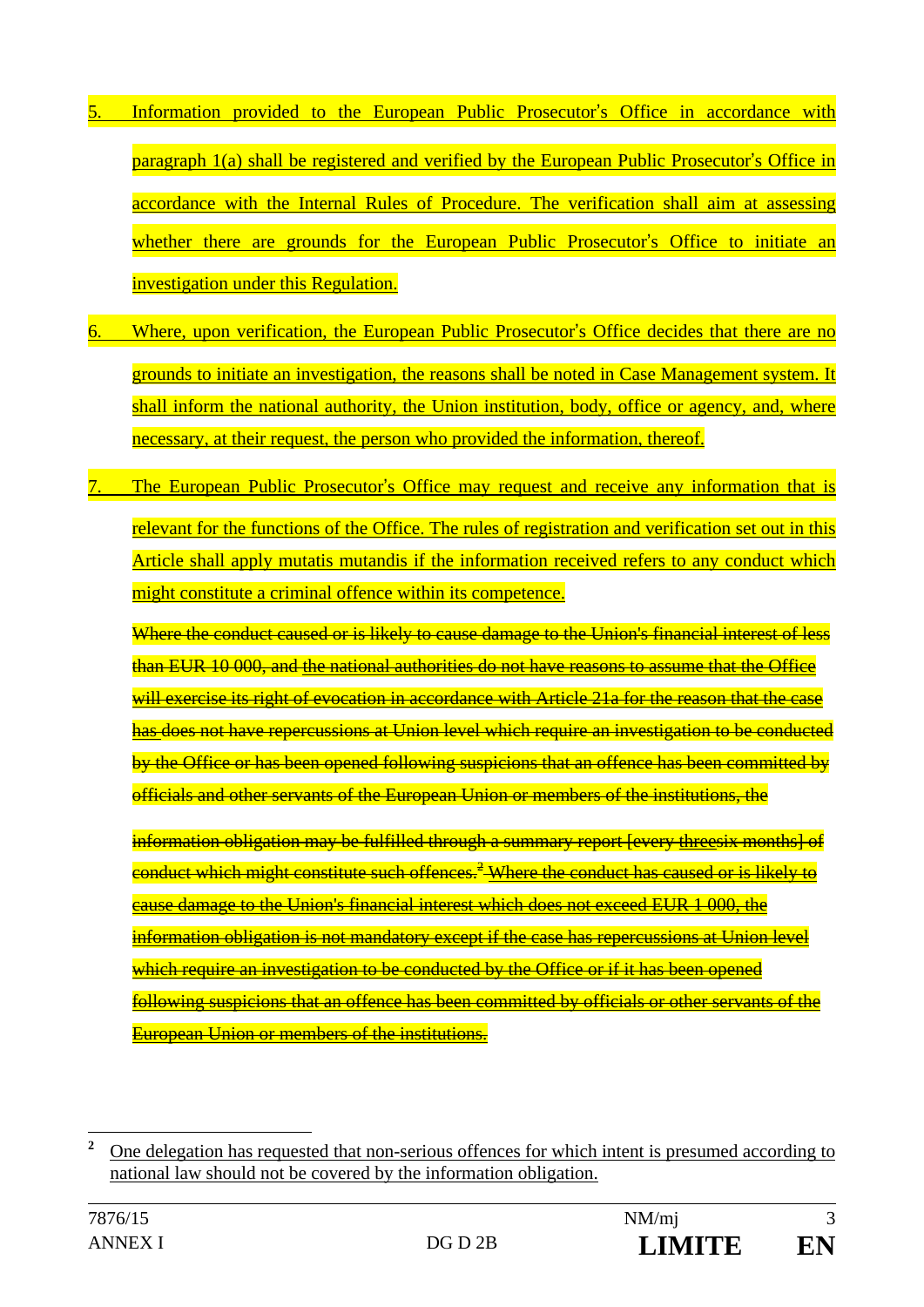The report shall include, as a minimum, a short description, including place and time, of the offence, available information about victims and perpetrators, and an assessment of the damages caused or likely to be caused. The report may be presented in the form of an automatically generated information from a Member State's criminal case management <mark>system<sup>3</sup>.</mark>

- 2. The European Public Prosecutor's Office collects and may receive any necessary information on conduct which might constitute an offence within its competence.
- Any information brought to the attention of the European Public Prosecutor's Office shall be registered and verified by the European Public Prosecutor's Office in accordance with the internal rules of procedure. The verification shall aim at assessing whether there are grounds for the European Public Prosecutor's Office to initiate an investigation under this Regulation.
- 4. Where, upon verification, the European Prosecutor's Office decides that there is no ground to initiate an investigation, the reasons shall be noted in the Case Management System. It shall inform the national authority, the Union institution, body, office or agency, and, where appropriate<sup>4</sup>, the persons who provided the information, thereof.

 **3** A Recital with the following wording or similar will be considered: "Member States should present the report in the form of automatically generated information from the national criminal case management system, but may use other means for reporting if they do not have such a system."

**<sup>4</sup>** A few delegations would wish to delete "where appropriate", and a few others would prefer to introduce the words "at their request" as regards persons who provided information.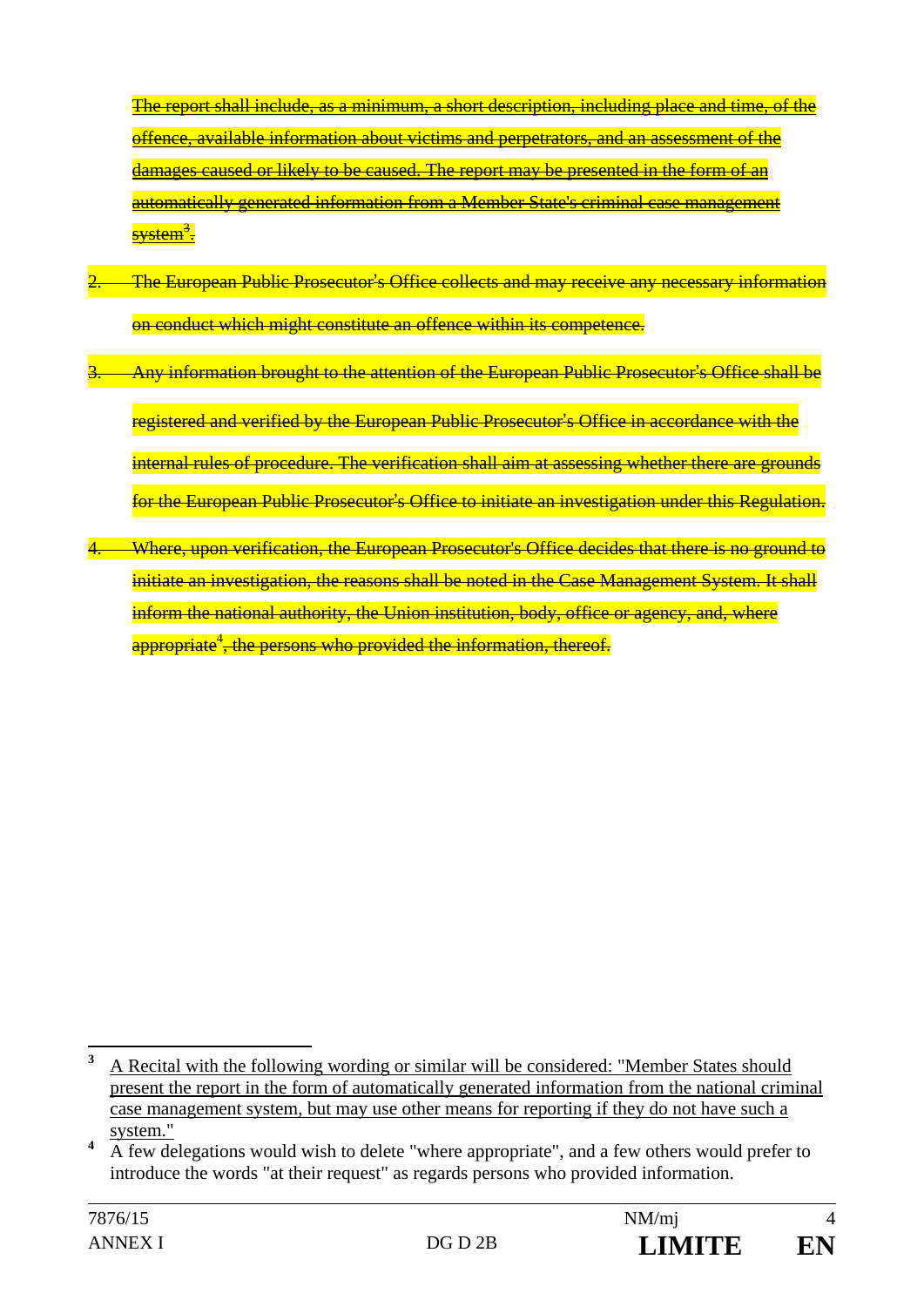#### *Article 21*

# **Initiation of investigations and allocation of competences within the European Public Prosecutor**'**s Office**

- 1. Where, in accordance with this Regulation and the applicable national law, there are reasonable grounds to believe that an offence within the competence of the European Public Prosecutor's Office is being or has been committed, a European Delegated Prosecutor in a Member State which according to its national law has jurisdiction in the case, or in cases referred to in Article 9(3)(a) a Permanent Chamber, shall initiate an investigation and note this in the Case Management System**<sup>5</sup>** . If more than one Member State has jurisdiction, the competence shall in principle be exercised by the European Proseuctor or a European Delegated Prosecutor in the Member State where the focus of the criminal activitiy is.
- 2. Taking into account the criteria set out in paragraph 3 of this Article, the competent Permanent Chamber:

 $shall$  allocate the case in accordance with Article 12(1), after consultation with the European Prosecutors and/or European Delegated Prosecutors concerned, if an investigation in respect of the same offence has already been initiated by the European Public Prosecutor's Office;

- may allocate the case to a European Delegated Prosecutor in another Member State, which according to its law has jurisdiction in the case if an investigation in respect of the same offence had not already been initiated.

Upon receipt of such information of initiation of an investigation in accordance with paragraph 1 of this Article, the Central Office shall verify whether an investigation has not already been initiated by the European Public Prosecutor's Office. If an investigation in respect of the same offence had not already been initiated, the competent Permanent Chamber may, taking into account the criteria set out in paragraph 3, allocatessign the case to a European Delegated Prosecutor with origin in another Member State, which according to its law would havehas jurisdiction in the case.

 $\overline{a}$ **5** It is the understanding of the Presidency that the notification in the Case Management System will cover the necessary information from the European Delegated Prosecutor to the Central **Office**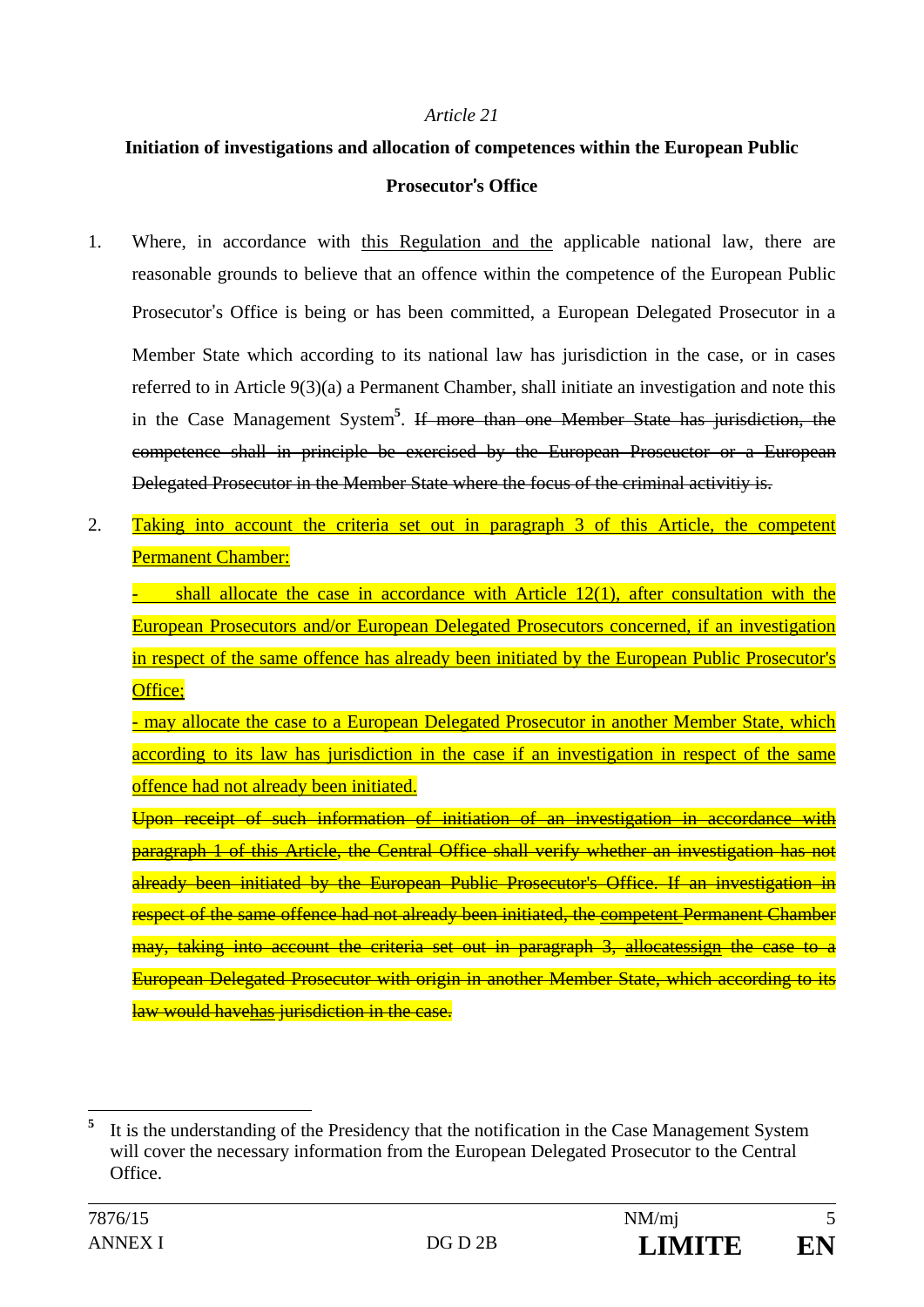If an investigation in respect of the same offence has already been initiated by the European Public Prosecutor's Office, the competent Permanent Chamber shall, after consultation with the European Prosecutors and/or European Delegated Prosecutors concerned and taking into account the criteria set out in paragraph 3 of this Article, allocate the case in accordance with Article 12(1).

- 3. A case shall in principle be handled by a European Delegated Prosecutor from the Member State where the focus of the criminal activity is or, if several connected offences within the competence of the Office have been committed, the Member State where the bulk of the offences has been committed. When allocating a case in accordance with paragraph 2 of this Article, the competent Permanent Chamber, after clarifying that the Member State has jurisdiction, may deviate from that principle on sufficiently justified grounds, taking into account in particular the following criteria, in order of priority:
	- (a) the place where the accused person has his/her habitual residence;
	- (b) the nationality of the accused person;
	- (c) the place where the direct victim has its seat.
- 4. In the course of an investigation and until a decision to prosecute in accordance with Article 27 is taken, the Permanent Chamber monitoring and directing a case concerning more than one Member State may, after consultation with the European Prosecutors and/or European Delegated Prosecutors concerned, decide to reallocate a case to a European Delegated Prosecutor in another Member State if such reallocation is in the interest of the efficiency of investigations and in accordance with the general criteria for the choice of the competent handling European Delegated Prosecutor set out in paragraph 3 in this Article.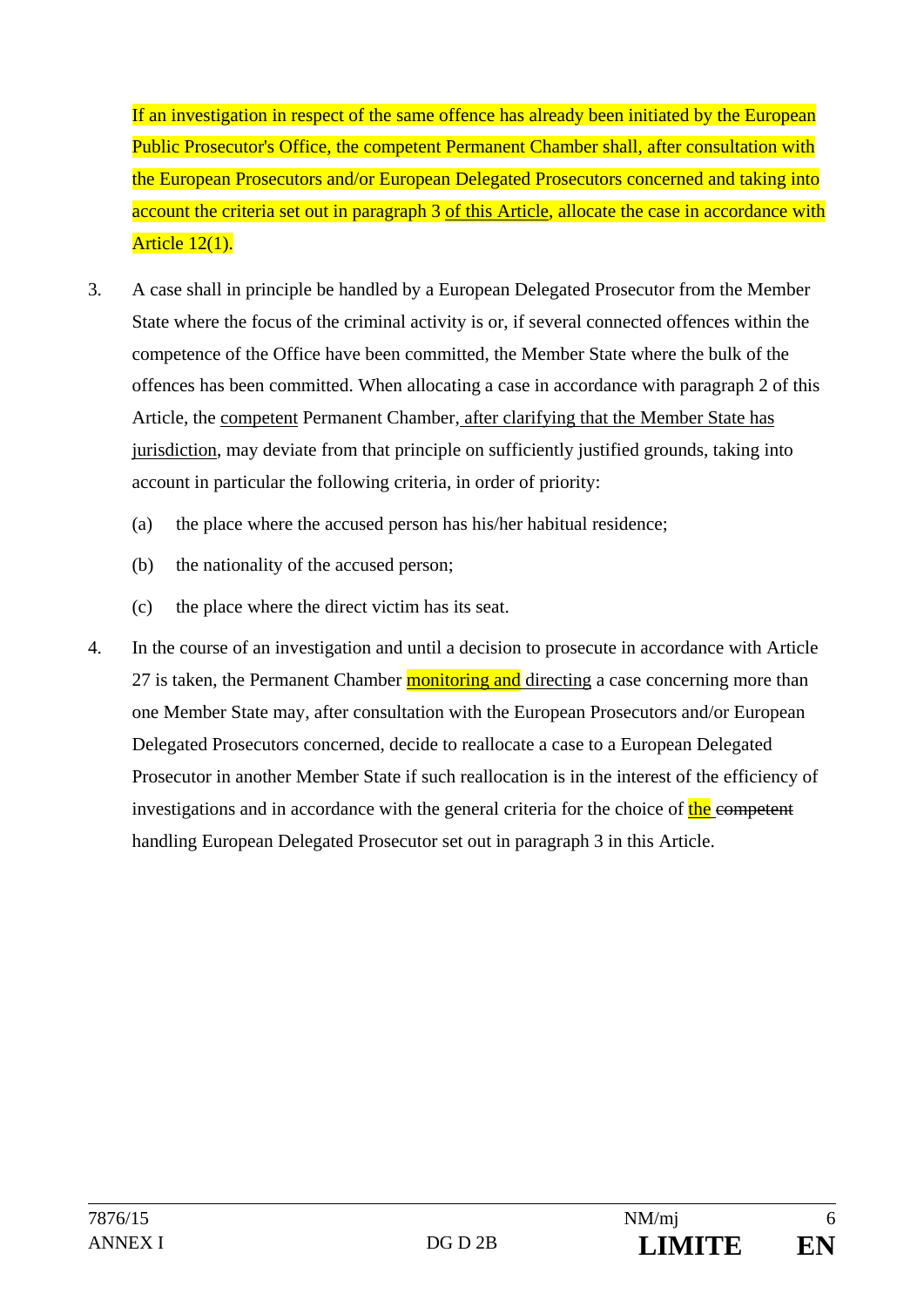#### *Article 21a*

#### **Right of evocation and transfer of proceedings to the European Public Prosecutor's Office**

- 1. When a judicial authority or a law enforcement authority of a Member State exercises competence in respect of an offence where the European Public Prosecutor's Office could exercise its right of evocation in accordance with paragraph 3 of this Article referred to in Article 17 or 18, it shall without delay inform the European Public Prosecutor's Office so that the latter may decide whether to exercise its right of evocation. The European Public Prosecutor's Office shall take its decision as soon as possible but no later than  $\begin{bmatrix} 10 \\ 0 \end{bmatrix}$  days after having received the information from the national authority, unless the European Chief Prosecutor in a specific case takes a reasoned decision to prolong the time frame of  $[10 \text{ days}]$ with a maximum prolongation of  $[10 \text{ days}]$ . During this timeperiod the national authority shall refrain from taking any decision under national law which may have the effect of precluding the European Public Prosecutor's Office from exercising its right of evocation. The competent national authorities shall take any urgent measures necessary, according to national law, to ensure effective investigation and prosecution with regard to an offence within the competence of the European Public Prosecutor's Office. The Member States' judicial and law enforcement authorities are not required to inform the European Public Prosecutor's Office of cases where the damage caused or likely caused by the alleged offender does not exceed 10 000 Euros unless they have reasons to assume that the Office would exercise its right of evocation in accordance with paragraph 2 and 3 of this Article.
- 2. If the European Public Prosecutor's Office is informed in accordance with paragraph 1 or becomes otherwise aware of the fact that an investigation in respect of the same case is already undertaken by the judicial or law enforcement authorities of a Member State, it shall inform these authorities without delay, and shall take a decision on whether to exercise its competence within the time periods of the previous paragraph.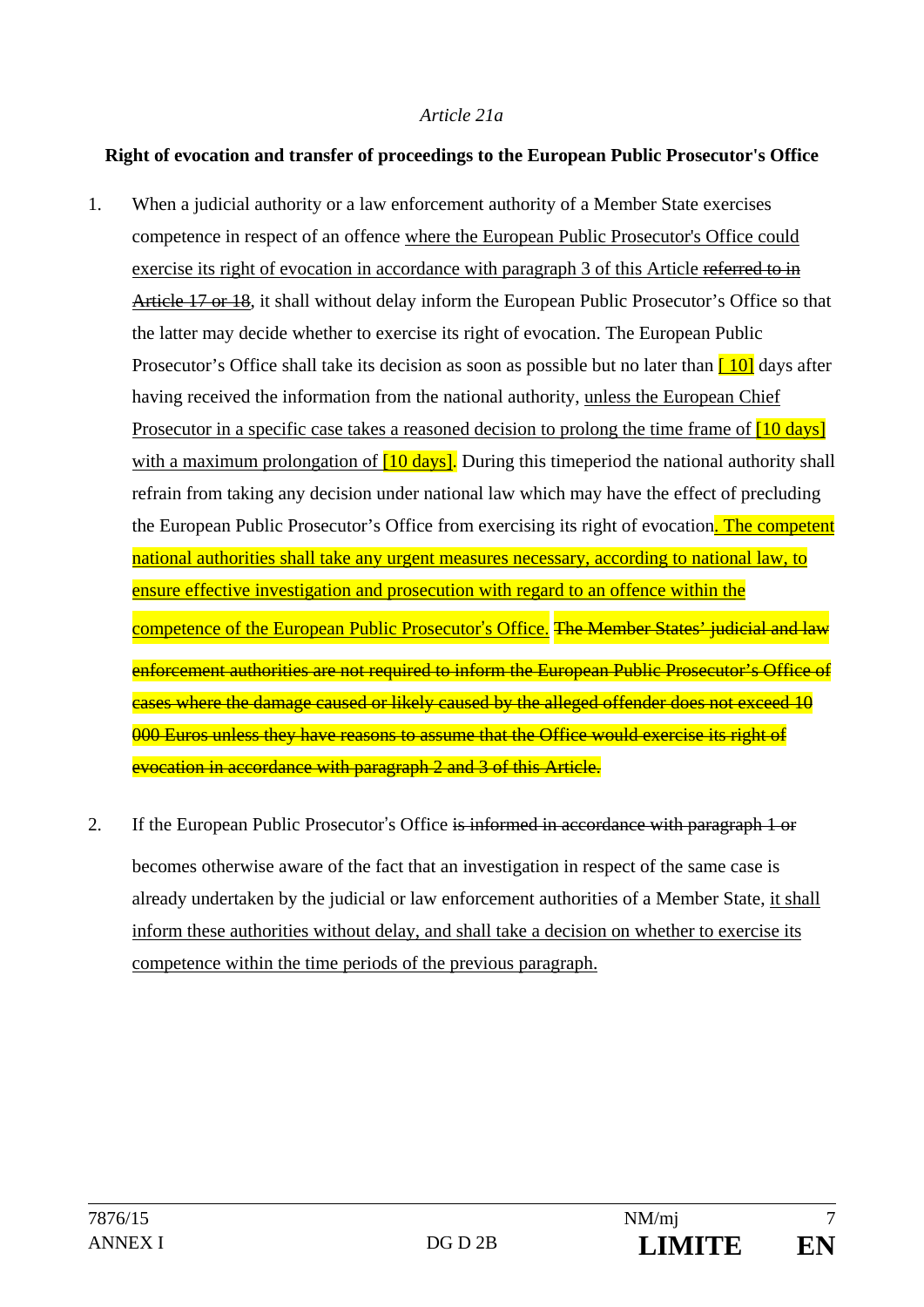- 2a. The European Public Prosecutor's Office shall, where appropriate, consult with these judicial or law enforcement authorities of the Member State concerned before and shall thereafter deciding<sup>6</sup> whether to open its own investigation by exerciseing its right of evocation. Where the European Public Prosecutor's Office exercises its right of evocationcompetence, the competent authorities of the Member States shall transfer the proceedings to the Office and refrain from carrying out further acts of investigation in respect of the same offence except when acting on behalf of the European Public Prosecutor's Office in accordance with Article 23.
- 3. Where a criminal offence caused or is likely to cause damage to the Union's financial interests of less than EUR 10 000, the European Public Prosecutor's Office shall refrain from exercising its right of evocation essent energy unless

 (a) a case has repercussions at Union level**<sup>7</sup>** which require an investigation to be conducted by the Office, or

 (b) a case has been opened following suspicions that an offence has been committed by officials and other servants of the European Union, or members of the Institutions**<sup>8</sup>** .

The Office **may shall, where appropriate**, consult relevant national authorities or Union bodies in view of establishing whether the criteria of the cases defined in (a) and (b) in this provision are fulfilled.

 $\overline{a}$ **6** Some Member States would indicate certain conditions under which such a decision could be taken. It has also been suggested that it should be indicated who within the European Public Prosecutor's Office should be entitled to take such decisions. Others have strongly opposed any condition to the right of evocation; some have suggested that the national competence should only be exercised when EPPO has taken a formal decision not to use its own competence.

**<sup>7</sup>** Some delegations request that a definition of this concept shall be introduced.

**<sup>8</sup>** A few delegations have questioned whether these cases always need to be handled by the Office. Many delegations would like to see a definition or explanation of the concept of "repercussions at Union level" included in the text.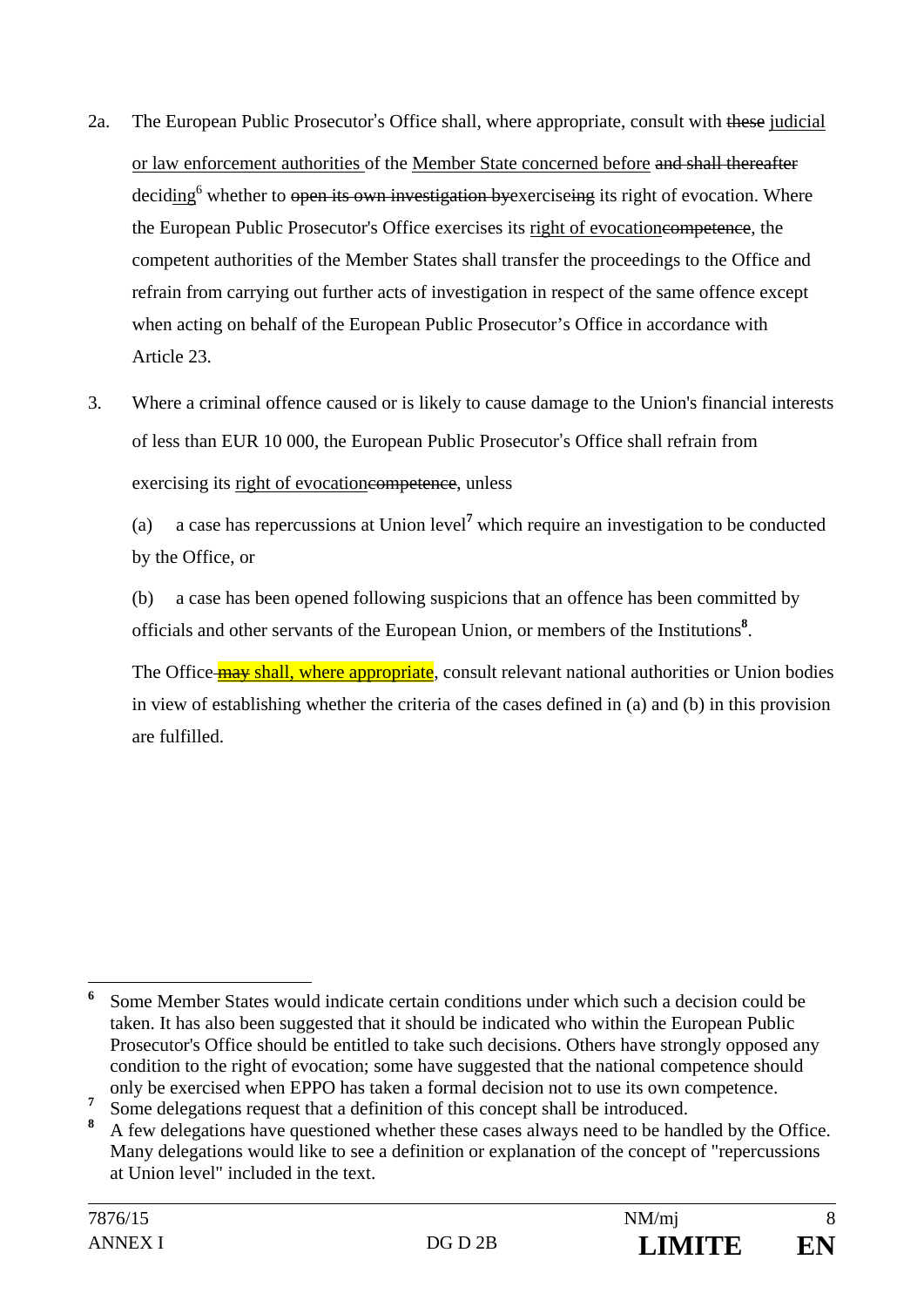- 4. Where the Office, after having been duly informed by the national authorities in accordance with paragraph 1 in this Article, has refrained from exercising its right of evocation, the competent judicial or law enforcement authority shall at any time in the course of the proceedings inform the Office of any new facts which could give the Office reasons to reconsider its previous decision. The European Public Prosecutor's Office may exercise its right of evocation after receiving such information, provided that the national investigation has not already been finalised. The decision shall be taken within the time frame set out in paragraph 1 of this Article.
- 5. In case of an ancillary competence in accordance with Article 18, the European Public Prosecutor's Office can may exercise its right of evocation in accordance with the **conditions** set out in that Article.
- 6. The right of evocation in accordance with this Article may be exercised by a European Delegated Prosecutor from any Member State, whose judicial or law enforcement authorities have initiated an own investigation in respect of an offence in accordance with Articles 17 or 18. Article 21(2), (3) and (4) shall will apply when the right of evocation is exercised. When taking a decision to allocate the case to a European Delegated Prosecutor from another Member State, the Permanent Chamber shall take due account of the current state of the investigations. Where a European Delegated Prosecutor, who has received the information in accordance with paragraph 1 and 4 of this Article considers not to exercise the right of evocation, he/she shall inform the competent European Prosecutor of his/her Member State with a view to enable the Permanent Chamber to exercise its right in accordance with Article 9(3)(b).

# *Article 22*

#### **Urgent measures**

The competent national authorities shall take any urgent measures necessary to ensure effective investigation and prosecution with regard to an offence within the competence of the European Public Prosecutor's Office. If the European Public Prosecutor's Office decides to initiate the investigation or to exercise the right of evocation, it shall confirm, if possible within [48 hours] from the initiation of the investigations, the measures taken by the national authorities, even if such measures have been undertaken and executed under rules other than those of this Regulation.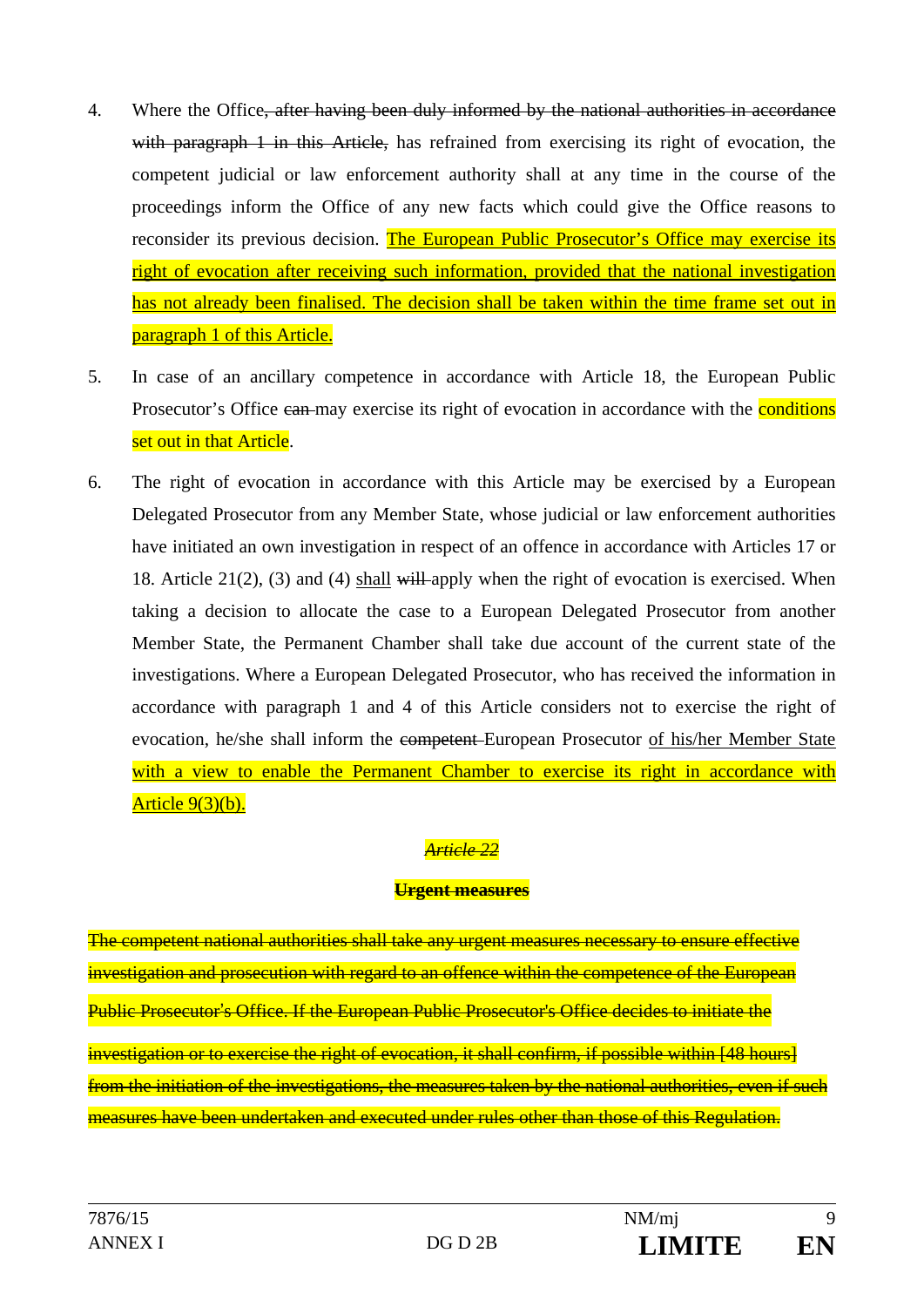#### *Article 23* **Conducting the investigation** <sup>9</sup>

- 1. The handling European Delegated Prosecutor handling the case in accordance with Article  $12(1)21$  may, in accordance with national law, either undertake the *investigation and other* measures on his/her own or instruct the competent law enforcement authorities in the Member State where he/she is located. These authorities shall, in accordance with national law, ensure that all instructions from the European Public Prosecutor's Office, coming through the competent handling European Delegated Prosecutor, are followed and undertake the investigation measures allocatedssigned to them. The handling European Delegated Prosecutor shall regularly-report through the competent European Prosecutor to the Permanent Chamber on significant developments in the case, in accordance with the rules laid down in the Internal Rules of Procedure.
- 2. In cross-border cases, where investigation measures need to be executed in another Member State, the handling European Delegated Prosecutor handling the case in accordance with Article 21 shall act in cooperation with the European Delegated Prosecutor where the investigation measure needs to be carried out in accordance with Article 26a.
- 3. At any time during the investigations conducted by the European Public Prosecutor's Office, the competent national authorities shall take urgent measures necessary to ensure effective investigations even where not specifically acting under an instruction given by the handling competent European Delegated Prosecutor. The national authorities shall without delay inform the European Delegated Prosecutor of the urgent measures taken.
- 4. In the course of an investigation and until a decision to prosecute in accordance with Article 27 is taken, the Permanent Chamber monitoring a case concerning more than one Member State may, after having consulted the European Prosecutor and the European Delegated Prosecutor concerned, decide to reallocate a case to a European Delegated Prosecutor in another Member States, if such reallocation is in the interest of the efficiency of investigations and in accordance with the criteria for jurisdiction set out in Article 21(3).

**<sup>9</sup>** A general rule on the responsibility of the EDP's as regards the conduct of investigations can be found in Art 12(1). Some delegations have requested that chain of command, according to which EP's always are those instructing EDP's from their own state shall be mentioned explicitly in this provision.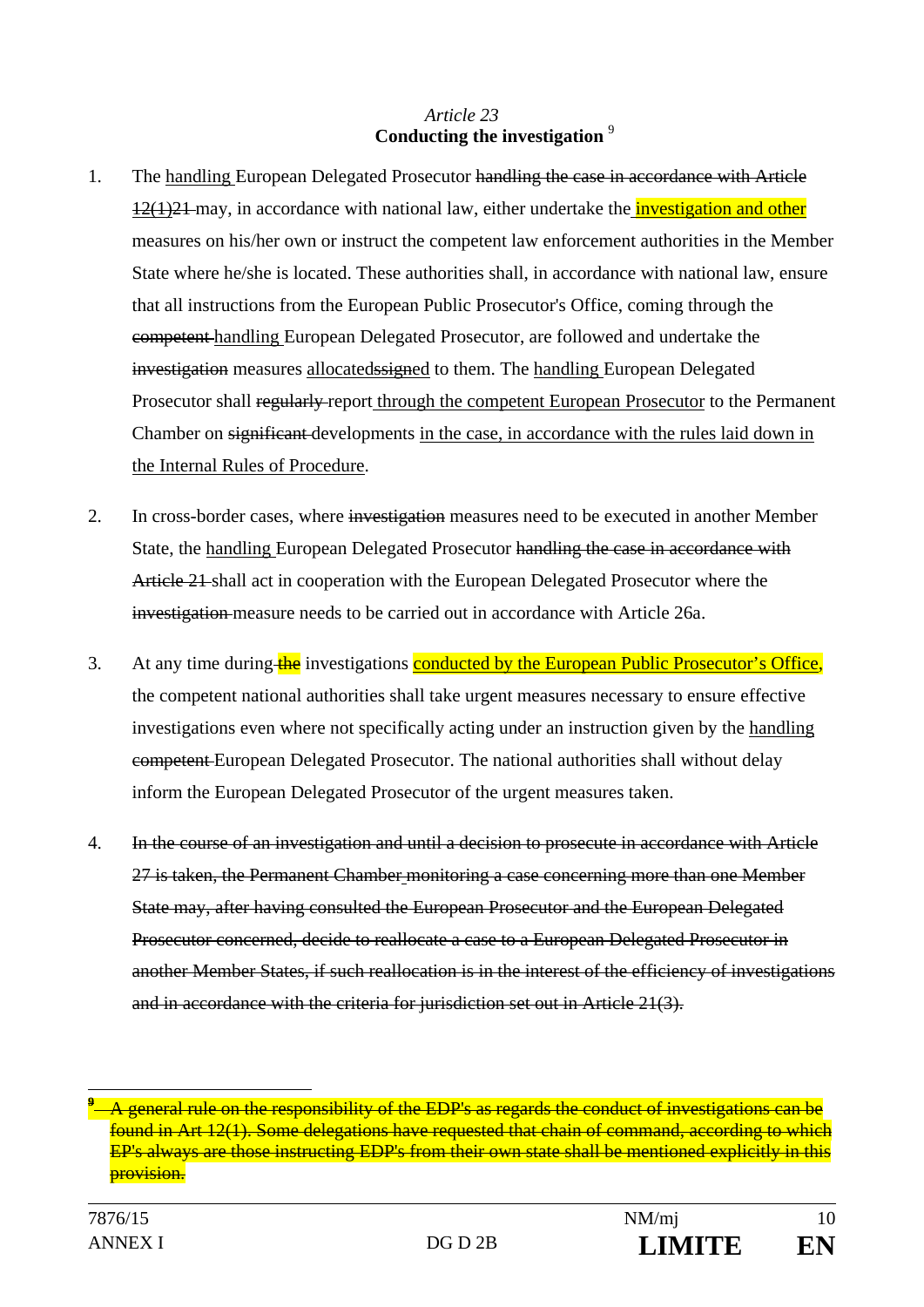- 4a. Should the European Delegated Prosecutor fail to follow the instructions of the Permanent Chamber or the European Prosecutor, the European Prosecutor may propose to the Permanent Chamber to reallocate the case to another European Delegated Prosecutor in the same Member State.
- 5. The competent European Prosecutor may with the approval of that Permanent Chamber in exceptional cases take the decision to conduct the investigation himself/herself, if this appears necessary in the interest of the efficiency of the investigation or prosecution on the grounds of one or more of the following criteria<sup>10</sup>:
	- a) the seriousness of the offence, in particular in view of its possible repercussions on Union level;
	- b) when the investigation concerns Members of the institutions of the European Union;
	- c) when the handlingcompetent European Delegated Prosecutor in the Member State cannot perform the investigation or prosecution.

When a European Prosecutor decides to conduct conducts the investigation himself/herself, he/she will shall have all the powers of a European Delegated Prosecutor in accordance with this Regulation and national law.

The competent national authorities and the European Delegated Prosecutors concerned by the case shall be informed without delay of any decision taken under this paragraph.

6. Investigations carried out under the authority of the European Public Prosecutor's Office shall be protected by the rules concerning professional secrecy under the applicable Union legislation. **Authorities participating in the investigations of the European Public Prosecutor's** Office are alsoAny person participating or assisting in carrying out the functions of the European Public Prosecutor's Office shall be bound to respect professional secrecy as provided under the applicable national law.

 $^{\theta}$ –A number of delegations oppose that a European Prosecutor should have any right to take over the conduct of investigations, and argue that it is sufficient that they have the right to supervise and instruct. Some have also suggested that the provision should be more flexible. Many delegations have criticised the wording of the criteria in this provision and asked for better clarity. The Presidency considers that the whole provision will be developed further in detail, in particular as regards applicable national law and judicial review.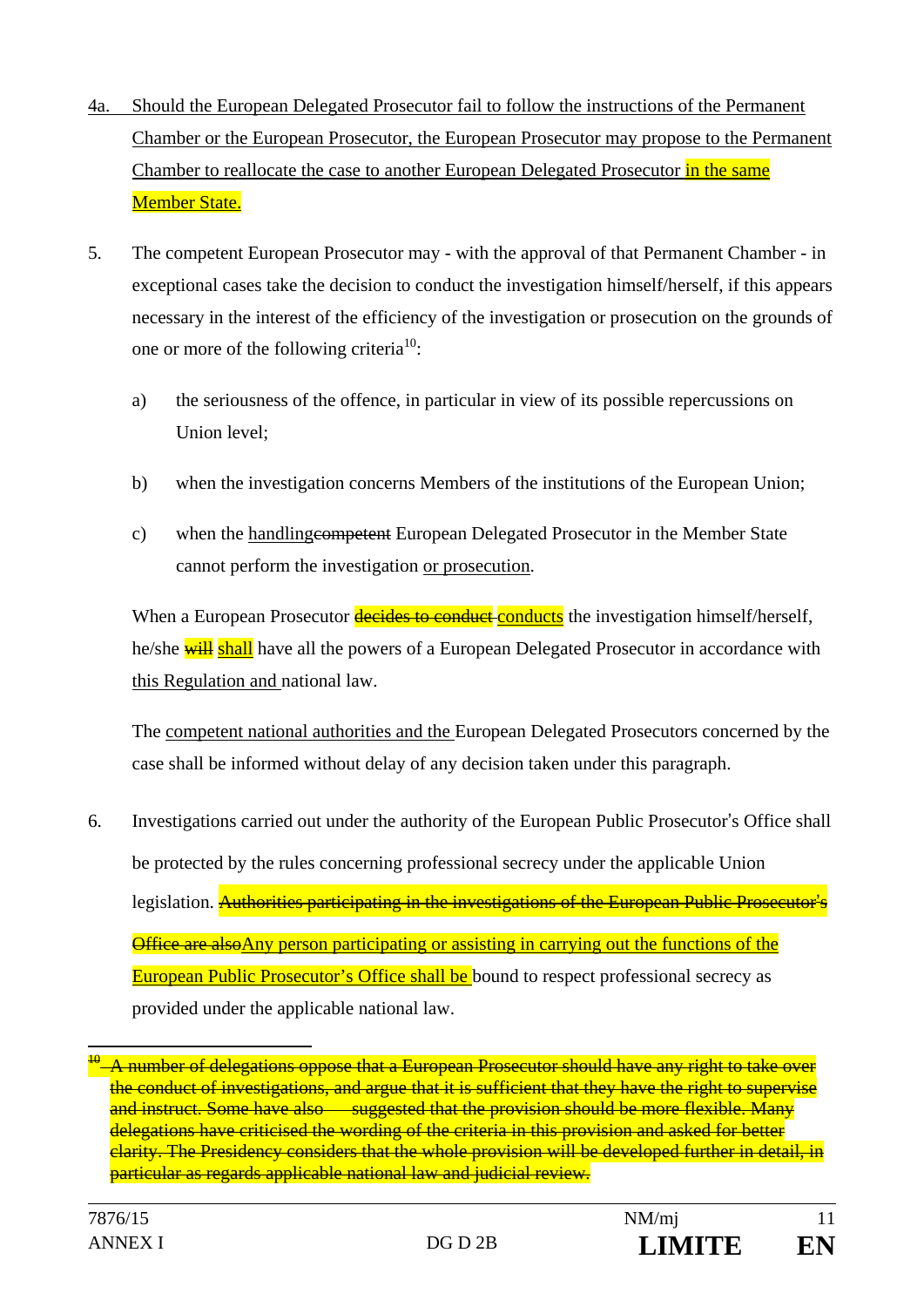#### *Article 24*

#### **Lifting privileges or immunities**

- 1. Where the investigations of the European Public Prosecutor's Office involve persons protected by privileges or immunities under national law, and such privilege or immunity presents an obstacle to a specific investigation being conducted, the European Chief Prosecutor<sup>11</sup> shall make a reasoned written request for its lifting in accordance with the procedures laid down by that national law.
- 2. Where the investigations of the European Public Prosecutor's Office involve persons protected by privileges or immunities under the law of the European Union, in particular the Protocol on the privileges and immunities of the European Union, and such privilege or immunity presents an obstacle to a specific investigation being conducted, the European Chief Prosecutor shall make a reasoned written request for its lifting in accordance with the procedures laid down by Union law.

## **SECTION 2**

#### **INVESTIGATION AND OTHER MEASURES**

#### *Article 25*

## **The European Public Prosecutor's Office's authority to investigate**

1. The European Delegated Prosecutor handling the case shall be entitled to order or request the same types of investigative measures in his/her Member State which are available to investigators/prosecutors according to national law in similar national cases. In addition to the conditions set out in national law, such measures may only be ordered where there are reasonable grounds to believe that the specific investigation measure in question might provide information or evidence useful to the investigation, and where there is no less intrusive measure available which could achieve the same objective.

 $11\,$ A number of delegations have suggested that this request should rather be made by European Delegated Prosecutors.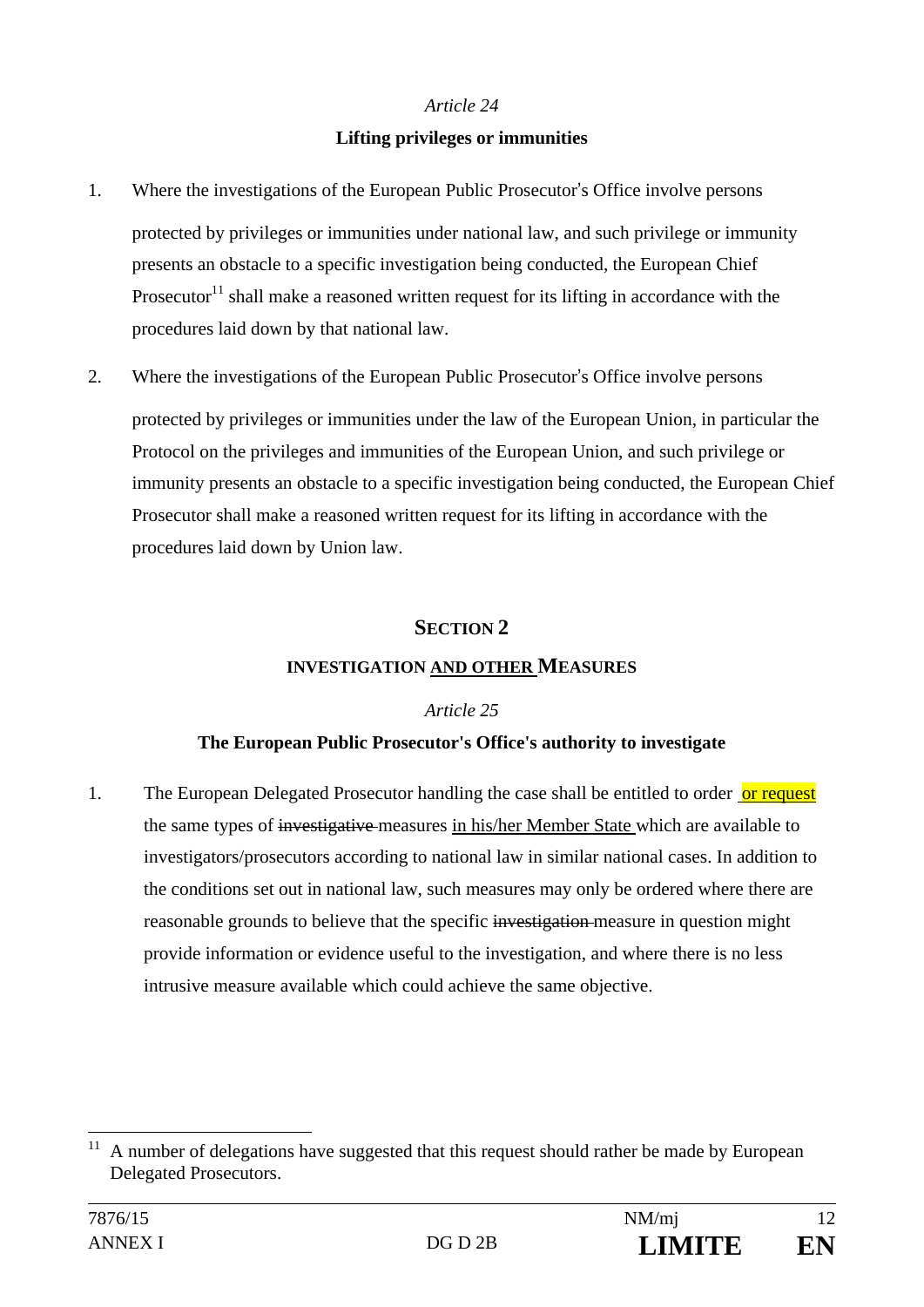2. Before ordering any investigation measure referred to in Article 26, the European Delegated Prosecutor handling the case shall request the authorisation of the competent national court.

3. Where the European Delegated Prosecutor handling the case, or a competent authority acting on his/her instructions in accordance with Article 23(1), undertakes investigative measures, the law of the Member State in which the measures are undertaken shall apply.

#### *Article 26*

#### **Investigation and other measures**<sup>12</sup>

Member States shall ensure, at least in cases where the offence subject to the investigation would cause or is likely to cause damages of 100,000 EUR or more,Member States shall ensure that the following investigative measures are also available under their laws to the European Public Prosecutor's Office:

- a) search any premises, land, means of transport, private home, clothes and any other personal property or computer system, and any conservatory measures necessary to preserve their integrity or to avoid the loss or contamination of evidence;
- b) obtain the production of any relevant object or document, or of stored computer data, including traffic data and banking account data, encrypted or decrypted, either in original or in some other specified form;
- c) freeze instrumentalities or proceeds of crime, including freezing of assets, which are expected to be subject to confiscation by the trial court and there is reason to believe that the owner, possessor or controller will seek to frustrate the judgement ordering confiscation;
- d) freeze future financial transactions, by ordering any financial or credit institution to refrain from carrying out any financial transaction involving any specified account or accounts held or controlled by the suspected or accused person;
- e) intercept electronic communications to and from the suspected person, on any electronic communication connection that the suspected or accused person is using.

<sup>&</sup>lt;sup>12</sup> There are many diverging views on the content of this provision. This text is an attempt by the Presidency to reconcile as many as possible of the views expressed by delegations. A recital similar to recital 10 in the EIO Directive will give an explanation of the term "available" in the first paragraph.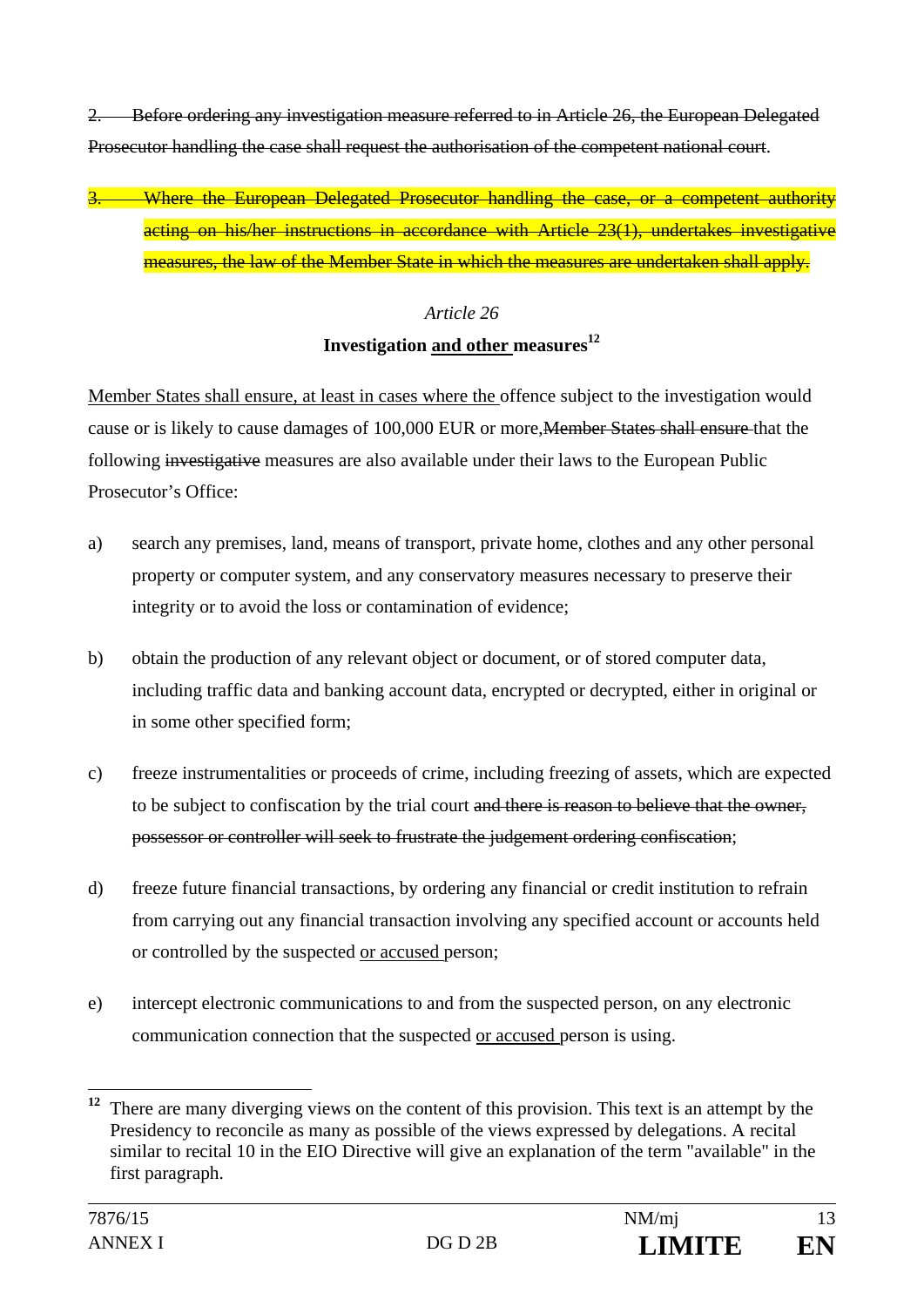### *Article 26a***<sup>13</sup>**

#### **Cross-border investigations**

- 1. The European Delegated Prosecutors shall assist each other in cross-border cases. Where an investigation measure needs to be undertaken in a Member State other than the Member State of the handling European Delegated Prosecutor handling the case, the latter ("handling European Delegated Prosecutor<sup>2</sup>) shall assign the measure tonotify the European Delegated Prosecutor located in the Member State where that investigation measure needs to be carried out.
- 2. The handling European Delegated Prosecutor may assigninatify any investigation-measure in his or her competence in accordance with this Regulation or with national law of the Member State where he or she is located. The adoption, and justification and judicial authorisation of such measures shall be governed by the law of the Member States where the adoption, justification and/or judicial authorisation takes place. of the handling European Delegated Prosecutor. The enforcement of such measures, including conditions, modalities and procedures for taking such measures, shall be governed by the law of the Member State of the assisting European Delegated Prosecutor.
- 3. Where this Regulation or the law of the Member State of the handling European Delegated Prosecutor requires a judicial authorisation for the measure in question, that European Delegated Prosecutor shall obtain the authorisation according to national law and/or in accordance with special procedural requirements provided for by the law of the Member State of the handling European Delegated Prosecutor.
- 4. The assignment notification shall set out, in particular, a description of the investigative measures(s) needed, including the evidence to be obtained, and where necessary any specific formalities that have to be complied with, the evidence to be obtained, a the description of the facts and the legal qualification of the criminal act which is the subject of the investigation. The assignment request may call for the measure to be undertaken within a given time.

 $13$ **<sup>13</sup>** There are many diverging views on the content of this provision. This text is an attempt by the Presidency to reconcile as many as possible of the views expressed by delegations.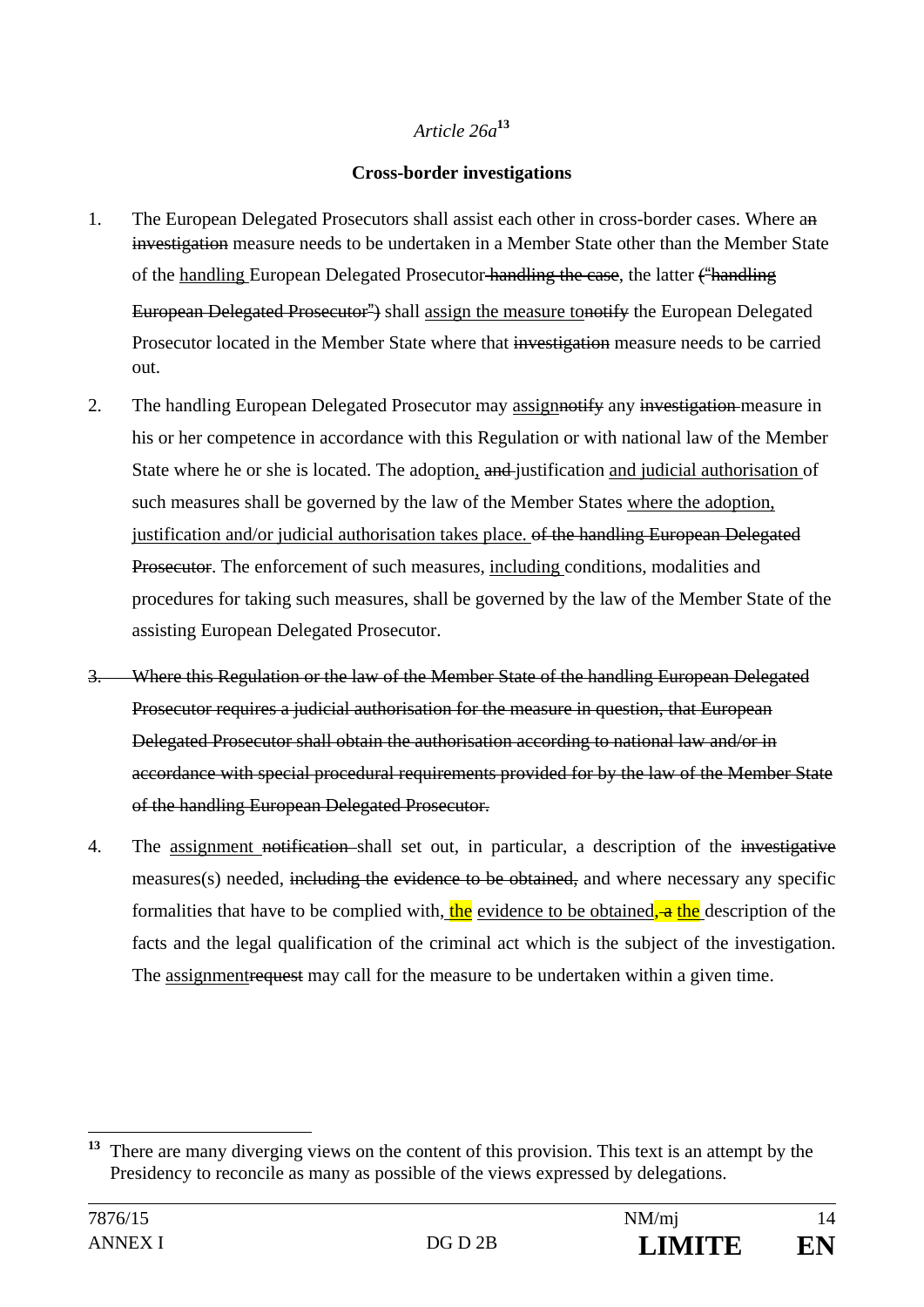- 5. Where the law of the Member State of the assisting European Delegated Prosecutor requires judicial authorisation for a particular investigative measure, the said European Delegated Prosecutor shall seek obtain such authorisation. unless it can be established, through prior consultation between the European Delegated Prosecutors involved, that such authorisation was already obtained in the Member State of the handling European Delegated Prosecutor. The authorisation may only be refused if the measures are contrary to fundamental principles of law of the assisting State. Judicial authorisation for a particular measure, when required under national law, shall in principle be obtained by the assisting European Delegated Prosecutor. However, where the law of the Member State of the handling European Delegated Prosecutor requires judicial authorisation for a particular measure, the authorisation shall be obtained by the handling European Delegated Prosecutor in cases where the law of the Member State of the assisting European Delegated Prosecutor does not require such judicial authorisation.**<sup>14</sup>**
- 6. The assisting European Delegated Prosecutor shall undertake the assigned notified measure, or another investigative measure that would achieve the same result, or ask the competent national authority to do so.
- 7. Where the assisting European Delegated Prosecutor considers that:
	- a) the assignment notification is incomplete or contains a manifest relevant error,
	- b) the measure cannot be undertaken within the time limit set out in the assignment notification for justified and objective reasons,
	- c) a less intrusive measure would achieve the same results as the measure assignedrequested, or
	- d) the notifiedassigned measure does not exist or would not be available in a similar domestic case under the law of his or her Member State,

he or she shall consult with the handling European Delegated Prosecutor in order to resolve the matter bilaterally. This consultation shall take no longer than 5 working days.

 $14$ **<sup>14</sup>** The following recital maybe considered: "In principle judicial authorisation should be ensured in all the cases if the law of the handling or assisting Member States provides for such authorisation. In order to ensure efficient investigation, the authorisation of the assisting Member State should be given a priority. Authorisation of the handling Member State should only be sought, if the law of the assisting Member State does not require the authorisation, but the law of the handling Member State does."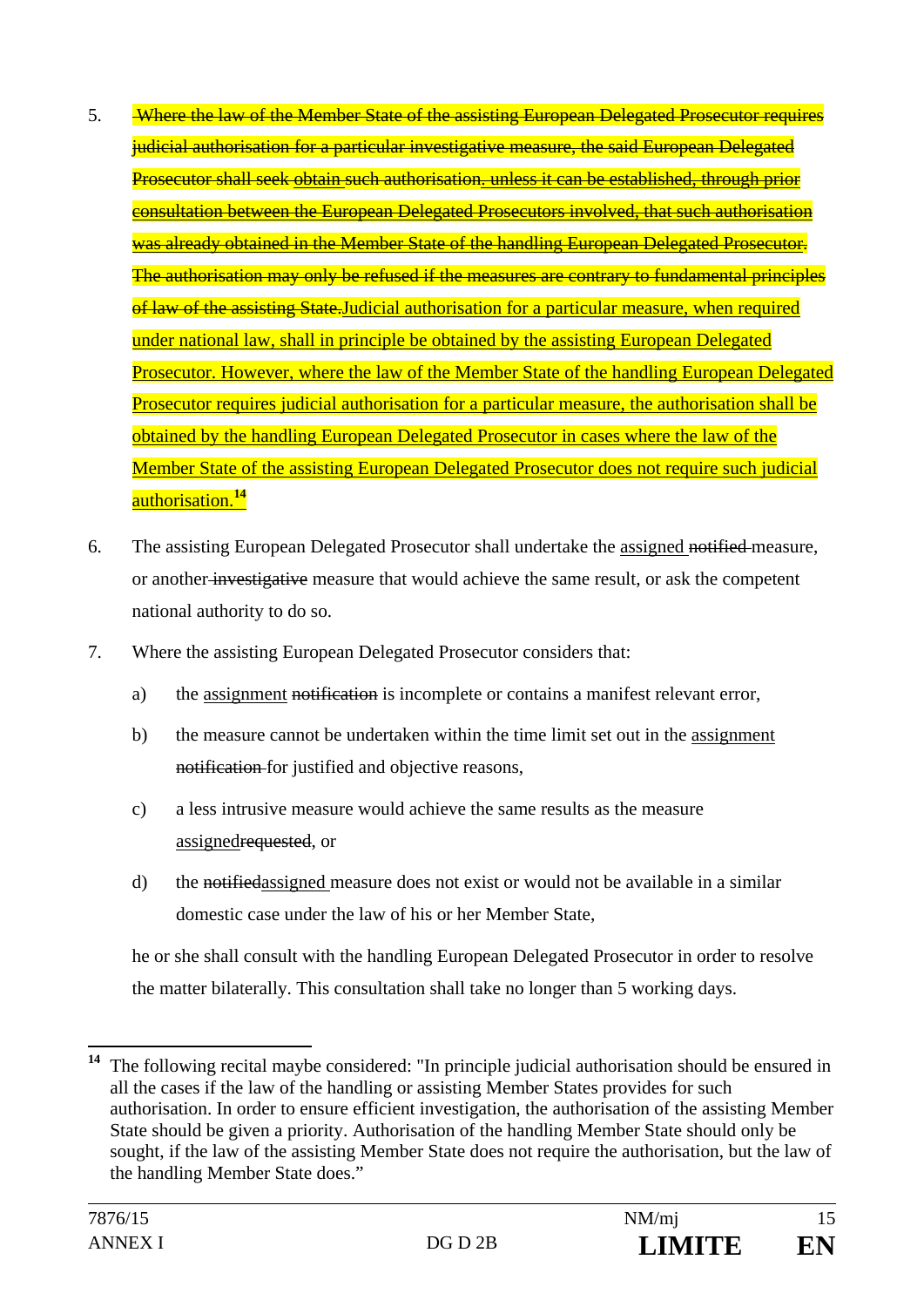- 8. If the European Delegated Prosecutors cannot resolve the matter and the assignmentrequest is maintained, the matter shall be referred to the competent Permanent Chamber. The same applies where the notified assigned measure is not undertaken within the time limit set out in the assignmentnotification or within a reasonable time.
- 9. The competent Permanent Chamber shall decide without undue delay whether and by when the measure needed, or a substitute measure, shall be undertaken by the assisting European Delegated Prosecutor, and communicate this decision through the competent European Prosecutor.

### *Article 26b*

### **Pre-trial arrest and cross-border surrender**

- 1. The European Public Prosecutor's Office may request from the competent judicial authority the arrest or pre-trial detention of the suspected or accused person in accordance with national law.
- 2. Where the arrest and surrender of a person who is not present in the Member State in which the European Delegated Prosecutor handling the case is located, is necessary, the latter shall request, for the purpose of conducting a criminal prosecution, the competent authority of that Member State to issue a European Arrest Warrant in accordance with Council Framework Decision 2002/584/JHA on the European arrest warrant and the surrender procedures between Member States.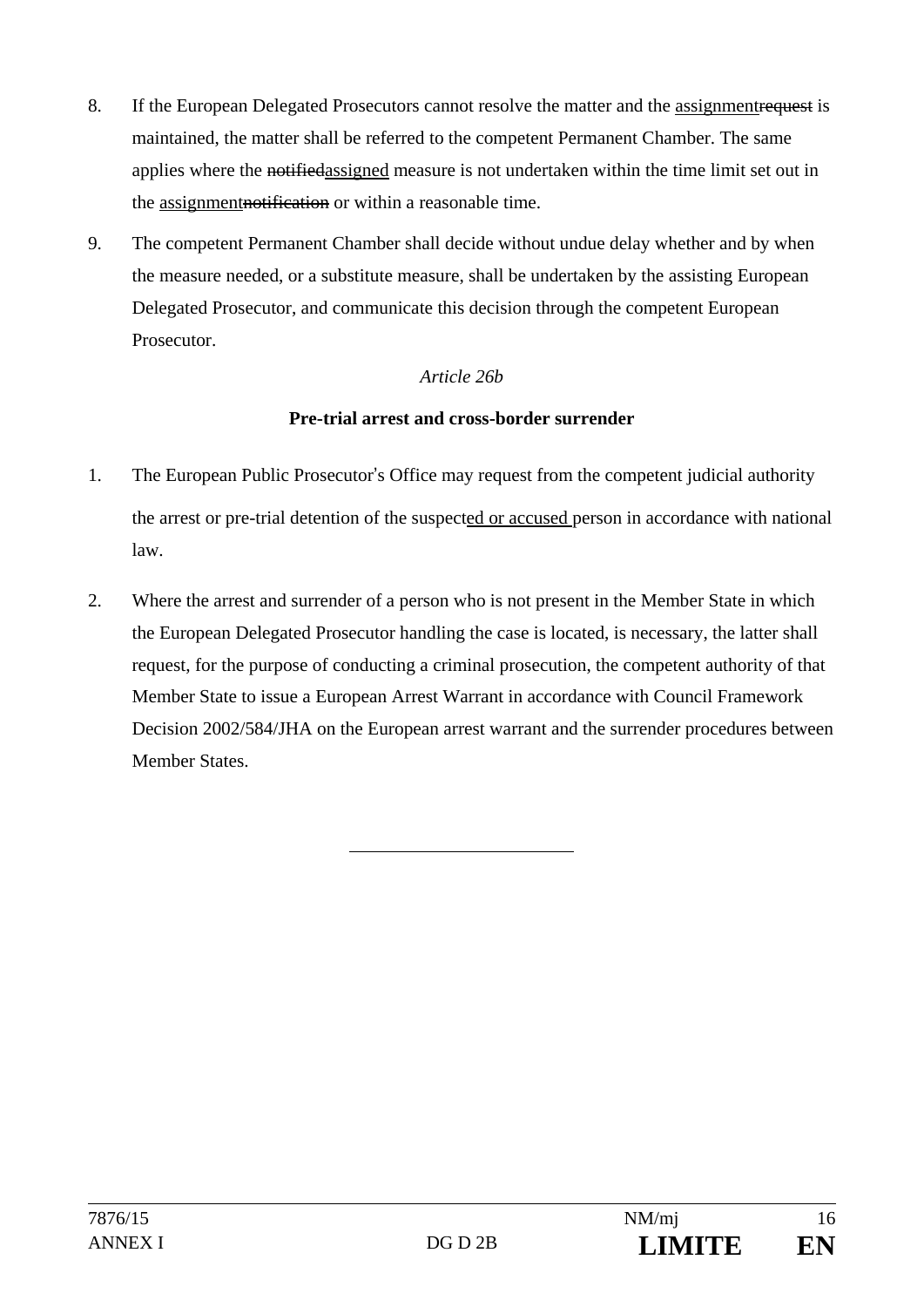# **CHAPTER IV RULES OF PROCEDURE ON INVESTIGATIONS, PROSECUTIONS AND TRIAL PROCEEDINGS**

# **SECTION 1 CONDUCT OF INVESTIGATIONS**

*Article 20* 

#### **Reporting, registration and verification of information**

- 1. The institutions, bodies, offices and agencies of the Union, and the authorities of the Member States competent in accordance with applicable national law shall inform the European Public Prosecutor's Office of any conduct which might constitute a criminal offence within its competence in accordance with Article 17:
	- a) without delay where the European Public Prosecutor's Office would be entitled to exercise its rights of evocation in accordance with Article 21a;
	- b) not later than three months after becoming aware of facts of an offence other than mentioned in point a) where the damages caused or likely to be caused exceed EUR 1 000.
- 2. The information under paragraph 1 (b) may be submitted to the European Public Prosecutor's Office in the form of a summary report every three months.
- 3. The institutions, bodies, offices and agencies of the Union, and the authorities of the Member States competent in accordance with applicable national law may inform the European Public Prosecutor's Office of any other conduct not mentioned in paragraph 1.
- 4. Information referred to in this Article shall be provided in a structured way, as established by the European Public Prosecutor's Office **<sup>1</sup>** .

**<sup>1</sup>** The following recital maybe considered: "The report shall include, as a minimum, a short description, including place and time, of the offence, available information about victims and perpetrators, and an assessment of the damages caused or likely to be caused. The report may be presented in the form of an automatically generated information from a Member State's criminal case management system."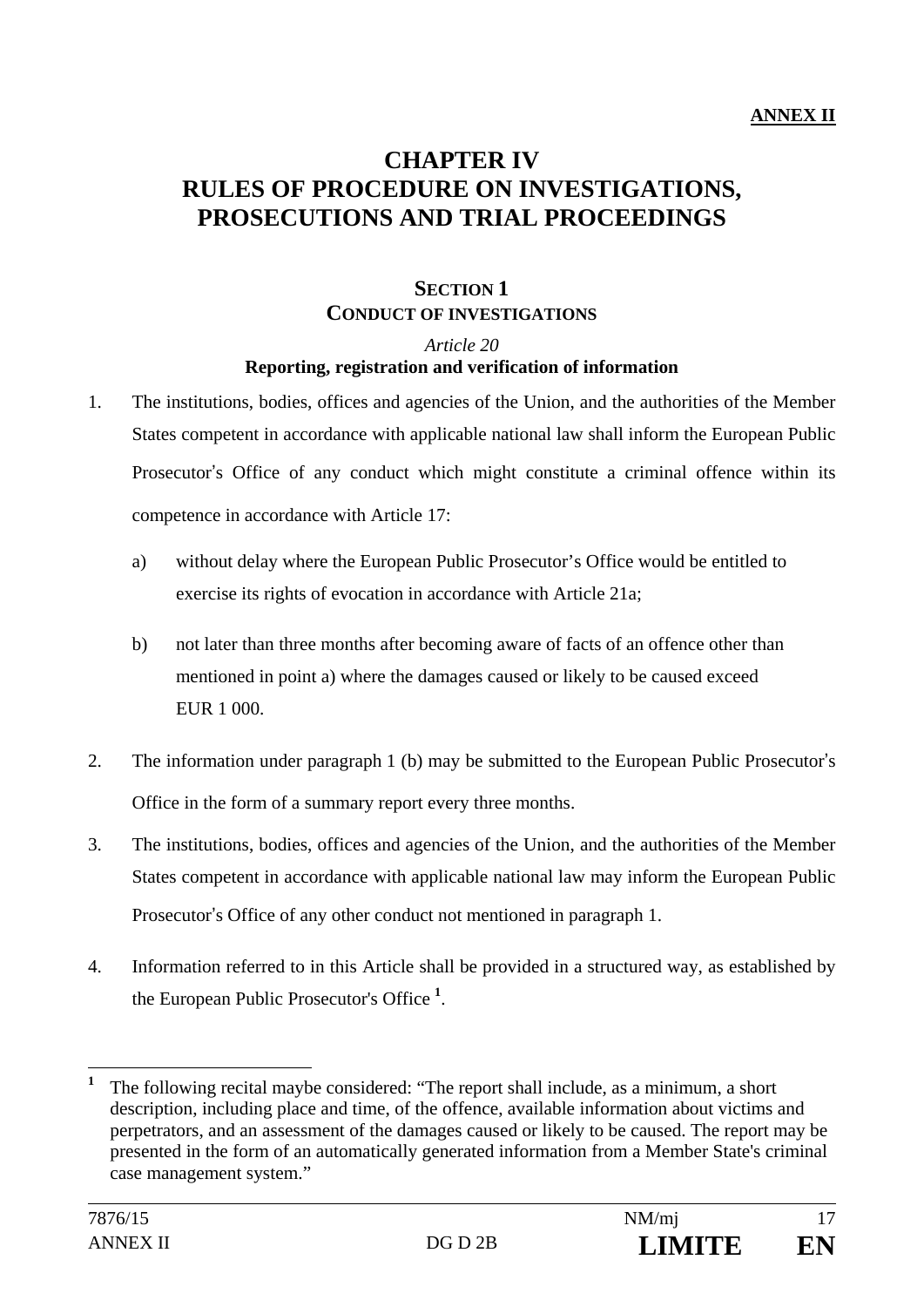- 5. Information provided to the European Public Prosecutor's Office in accordance with paragraph 1(a) shall be registered and verified by the European Public Prosecutor's Office in accordance with the Internal Rules of Procedure. The verification shall aim at assessing whether there are grounds for the European Public Prosecutor's Office to initiate an investigation under this Regulation.
- 6. Where, upon verification, the European Public Prosecutor's Office decides that there are no grounds to initiate an investigation, the reasons shall be noted in Case Management system. It shall inform the national authority, the Union institution, body, office or agency, and, where necessary, at their request, the person who provided the information, thereof.
- 7. The European Public Prosecutor's Office may request and receive any information that is relevant for the functions of the Office. The rules of registration and verification set out in this Article shall apply mutatis mutandis if the information received refers to any conduct which might constitute a criminal offence within its competence.

### *Article 21*

# **Initiation of investigations and allocation of competences within the European Public Prosecutor**'**s Office**

1. Where, in accordance with this Regulation and the applicable national law, there are reasonable grounds to believe that an offence within the competence of the European Public Prosecutor's Office is being or has been committed, a European Delegated Prosecutor in a Member State which according to its national law has jurisdiction in the case, or in cases referred to in Article 9(3)(a) a Permanent Chamber, shall initiate an investigation and note this in the Case Management System**<sup>2</sup>** .

**<sup>2</sup>** It is the understanding of the Presidency that the notification in the Case Management System will cover the necessary information from the European Delegated Prosecutor to the Central Office.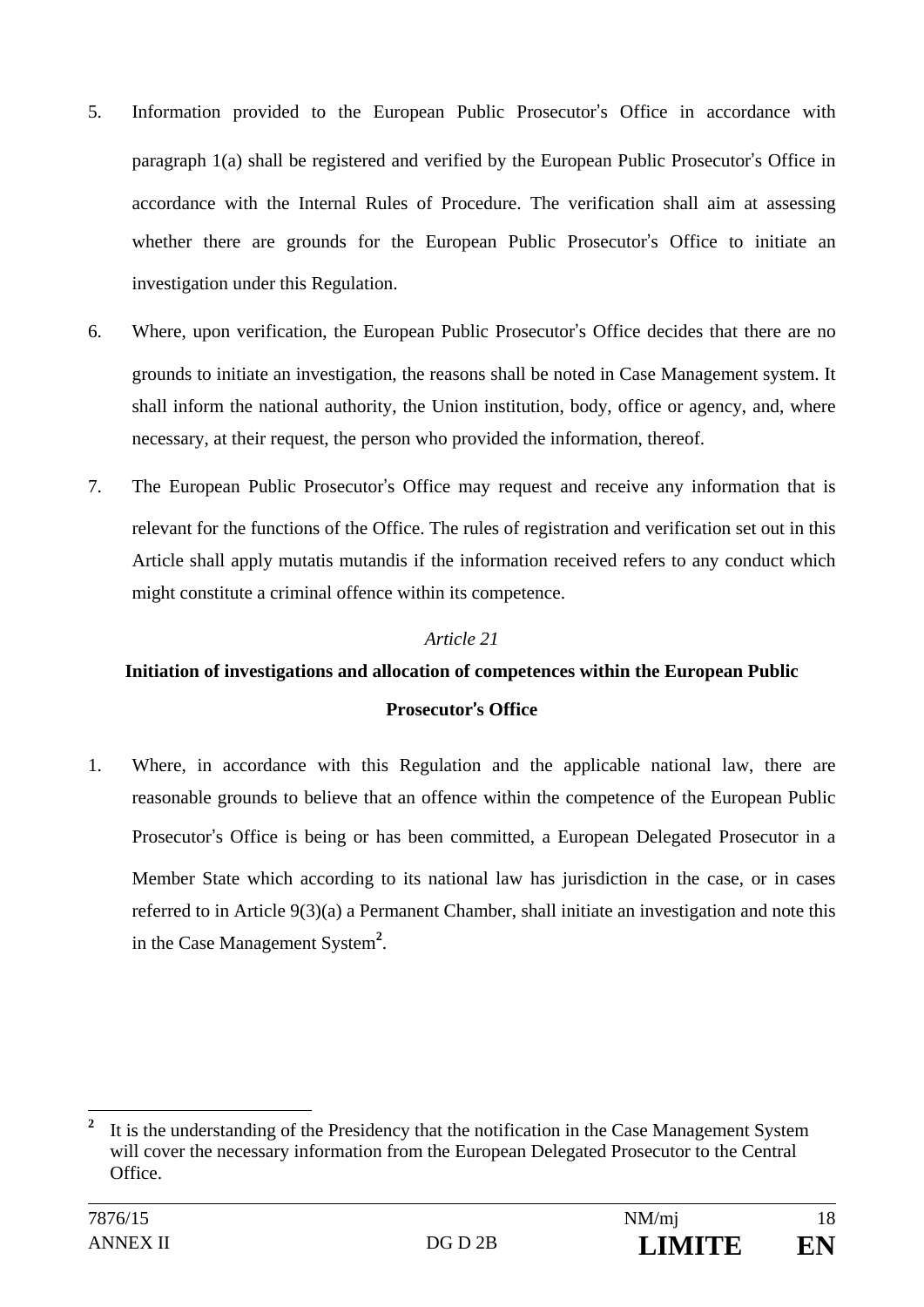- 2. Taking into account the criteria set out in paragraph 3 of this Article, the competent Permanent Chamber:
	- shall allocate the case in accordance with Article 12(1), after consultation with the European Prosecutors and/or European Delegated Prosecutors concerned, if an investigation in respect of the same offence has already been initiated by the European Public Prosecutor's Office;
	- may allocate the case to a European Delegated Prosecutor in another Member State, which according to its law has jurisdiction in the case if an investigation in respect of the same offence had not already been initiated.
- 3. A case shall in principle be handled by a European Delegated Prosecutor from the Member State where the focus of the criminal activity is or, if several connected offences within the competence of the Office have been committed, the Member State where the bulk of the offences has been committed. When allocating a case in accordance with paragraph 2 of this Article, the competent Permanent Chamber, after clarifying that the Member State has jurisdiction, may deviate from that principle on sufficiently justified grounds, taking into account in particular the following criteria, in order of priority:
	- c) the place where the accused person has his/her habitual residence;
	- d) the nationality of the accused person;
	- e) the place where the direct victim has its seat.
- 4. In the course of an investigation and until a decision to prosecute in accordance with Article 27 is taken, the Permanent Chamber monitoring and directing a case concerning more than one Member State may, after consultation with the European Prosecutors and/or European Delegated Prosecutors concerned, decide to reallocate a case to a European Delegated Prosecutor in another Member State if such reallocation is in the interest of the efficiency of investigations and in accordance with the general criteria for the choice of the handling European Delegated Prosecutor set out in paragraph 3 in this Article.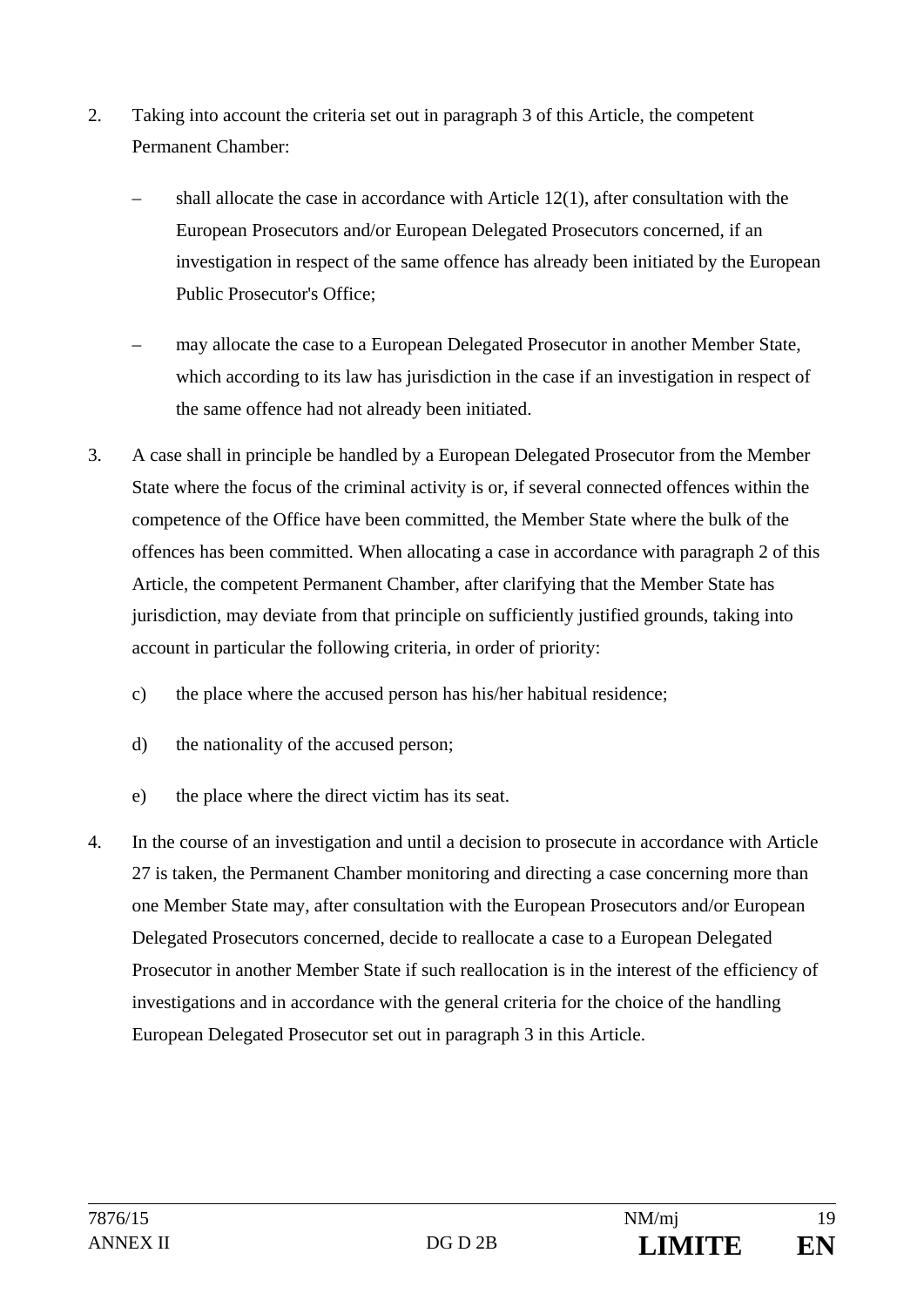#### *Article 21a*

#### **Right of evocation and transfer of proceedings to the European Public Prosecutor's Office**

- 1. When a judicial authority or a law enforcement authority of a Member State exercises competence in respect of an offence where the European Public Prosecutor's Office could exercise its right of evocation in accordance with paragraph 3 of this Article, it shall without delay inform the European Public Prosecutor's Office so that the latter may decide whether to exercise its right of evocation. The European Public Prosecutor's Office shall take its decision as soon as possible but no later than 10 days after having received the information from the national authority, unless the European Chief Prosecutor in a specific case takes a reasoned decision to prolong the time frame of 10 days with a maximum prolongation of 10 days. During this timeperiod the national authority shall refrain from taking any decision under national law which may have the effect of precluding the European Public Prosecutor's Office from exercising its right of evocation. The competent national authorities shall take any urgent measures necessary, according to national law, to ensure effective investigation and prosecution with regard to an offence within the competence of the European Public Prosecutor's Office.
- 2. If the European Public Prosecutor's Office becomes otherwise aware of the fact that an investigation in respect of the same case is already undertaken by the judicial or law enforcement authorities of a Member State, it shall inform these authorities without delay, and shall take a decision on whether to exercise its competence within the time periods of the previous paragraph.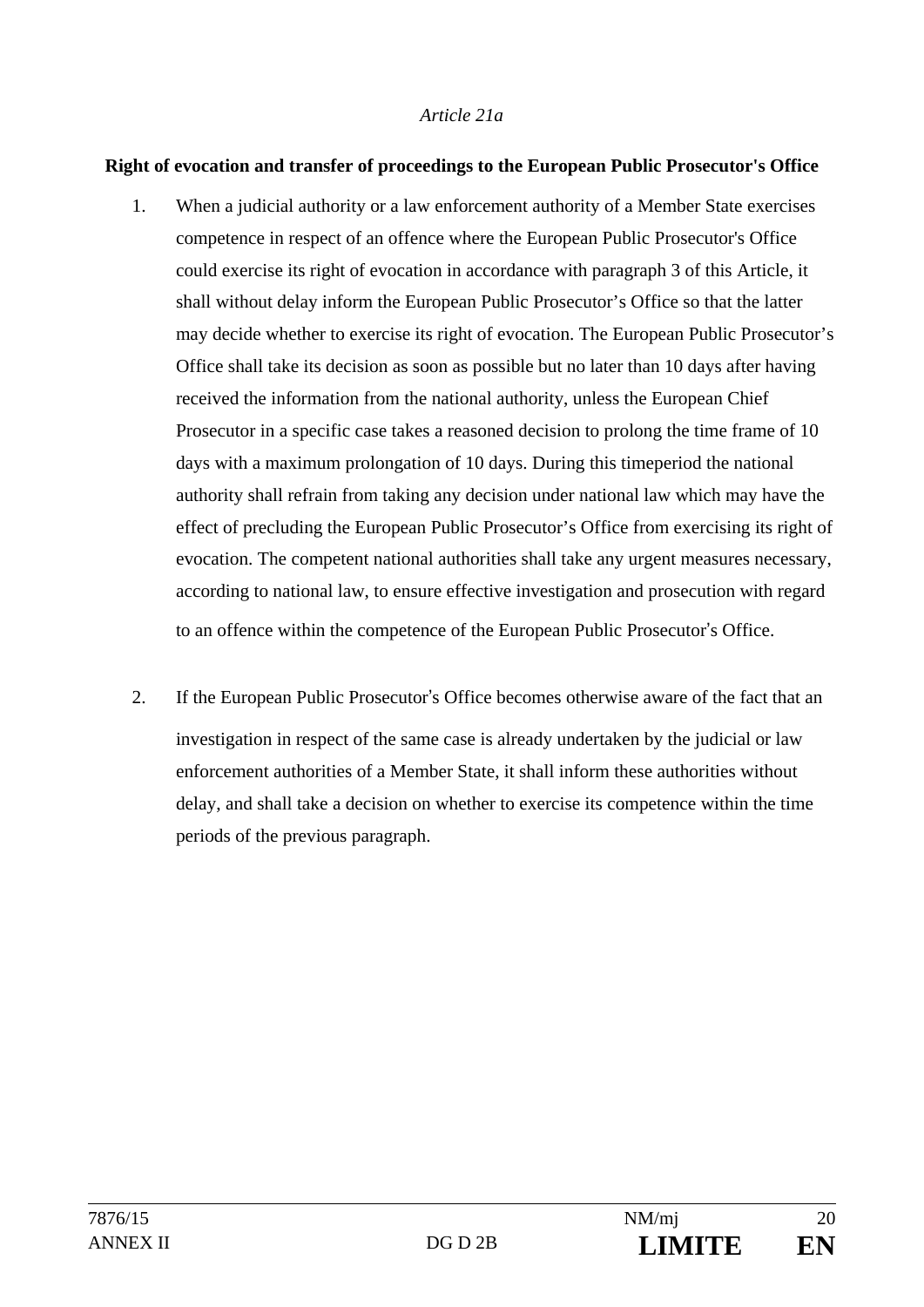- 2a. The European Public Prosecutor's Office shall, where appropriate, consult with judicial or law enforcement authorities of the Member State concerned before deciding<sup>3</sup> whether to exercise its right of evocation. Where the European Public Prosecutor's Office exercises its right of evocation, the competent authorities of the Member States shall transfer the proceedings to the Office and refrain from carrying out further acts of investigation in respect of the same offence except when acting on behalf of the European Public Prosecutor's Office in accordance with Article 23.
- 3. Where a criminal offence caused or is likely to cause damage to the Union's financial interests of less than EUR 10 000, the European Public Prosecutor's Office shall refrain from exercising its right of evocation, unless
	- a) a case has repercussions at Union level<sup>4</sup> which require an investigation to be conducted by the Office, or
	- b) a case has been opened following suspicions that an offence has been committed by officials and other servants of the European Union, or members of the Institutions**<sup>5</sup>** .

The Office shall, where appropriate, consult relevant national authorities or Union bodies in view of establishing whether the criteria of the cases defined in (a) and (b) in this provision are fulfilled.

 $\overline{a}$ **3** Some Member States would indicate certain conditions under which such a decision could be taken. It has also been suggested that it should be indicated who within the European Public Prosecutor's Office should be entitled to take such decisions. Others have strongly opposed any condition to the right of evocation; some have suggested that the national competence should only be exercised when EPPO has taken a formal decision not to use its own competence.

**<sup>4</sup>** Some delegations request that a definition of this concept shall be introduced.

**<sup>5</sup>** A few delegations have questioned whether these cases always need to be handled by the Office. Many delegations would like to see a definition or explanation of the concept of "repercussions at Union level" included in the text.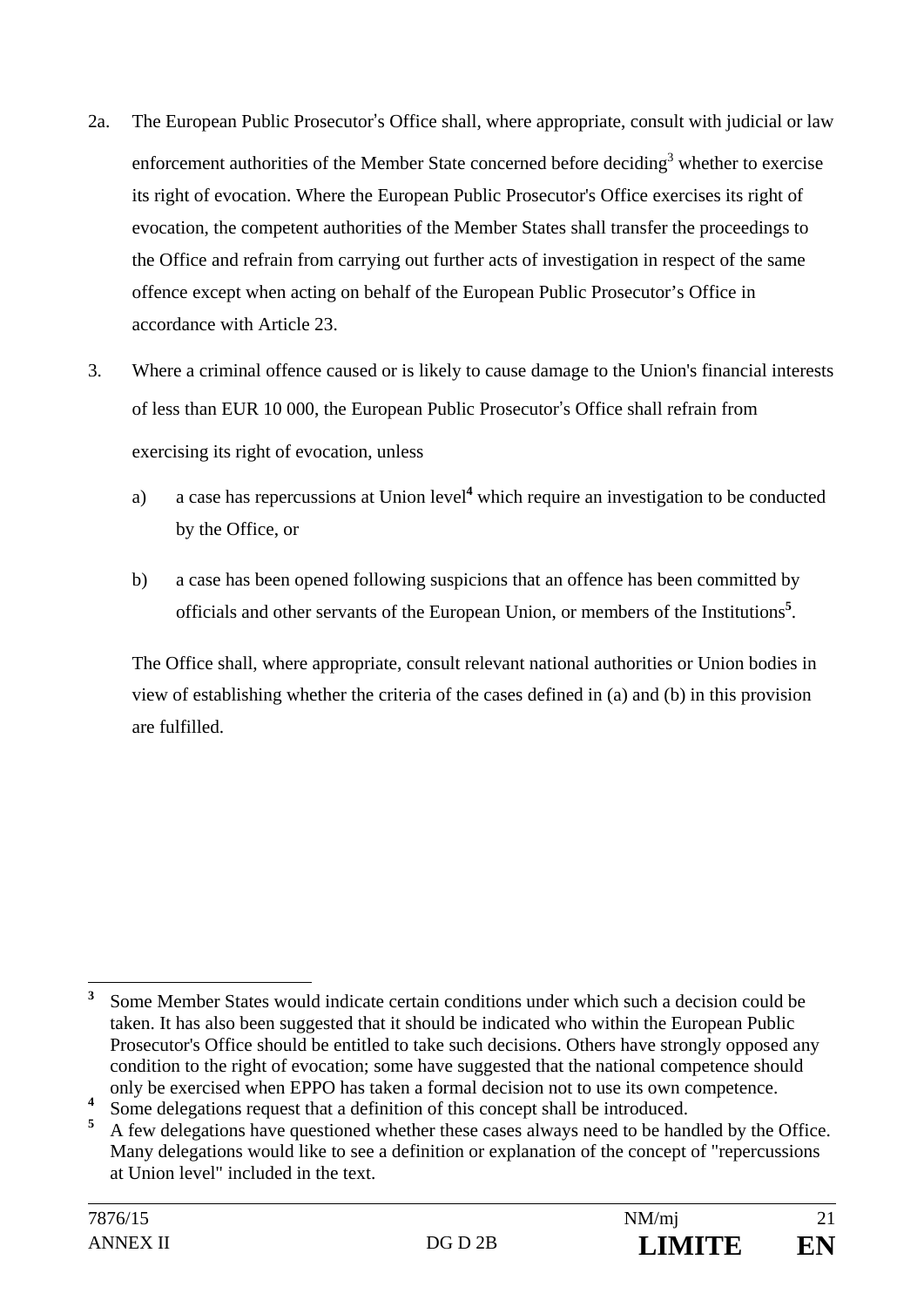- 4. Where the Office, has refrained from exercising its right of evocation, the competent judicial or law enforcement authority shall at any time in the course of the proceedings inform the Office of any new facts which could give the Office reasons to reconsider its previous decision. The European Public Prosecutor's Office may exercise its right of evocation after receiving such information, provided that the national investigation has not already been finalised. The decision shall be taken within the time frame set out in paragraph 1 of this Article.
- 5. In case of an ancillary competence in accordance with Article 18, the European Public Prosecutor's Office may exercise its right of evocation in accordance with the conditions set out in that Article.
- 6. The right of evocation in accordance with this Article may be exercised by a European Delegated Prosecutor from any Member State, whose judicial or law enforcement authorities have initiated an own investigation in respect of an offence in accordance with Articles 17 or 18. Article 21(2), (3) and (4) shall apply when the right of evocation is exercised. When taking a decision to allocate the case to a European Delegated Prosecutor from another Member State, the Permanent Chamber shall take due account of the current state of the investigations. Where a European Delegated Prosecutor, who has received the information in accordance with paragraph 1 and 4 of this Article considers not to exercise the right of evocation, he/she shall inform the European Prosecutor of his/her Member State with a view to enable the Permanent Chamber to exercise its right in accordance with Article 9(3)(b).

### *Article 23* **Conducting the investigation**

1. The handling European Delegated Prosecutor may, in accordance with national law, either undertake the investigation and other measures on his/her own or instruct the competent law enforcement authorities in the Member State where he/she is located. These authorities shall, in accordance with national law, ensure that all instructions from the European Public Prosecutor's Office, coming through the handling European Delegated Prosecutor, are followed and undertake the measures allocated to them. The handling European Delegated Prosecutor shall report through the competent European Prosecutor to the Permanent Chamber on developments in the case, in accordance with the rules laid down in the Internal Rules of Procedure.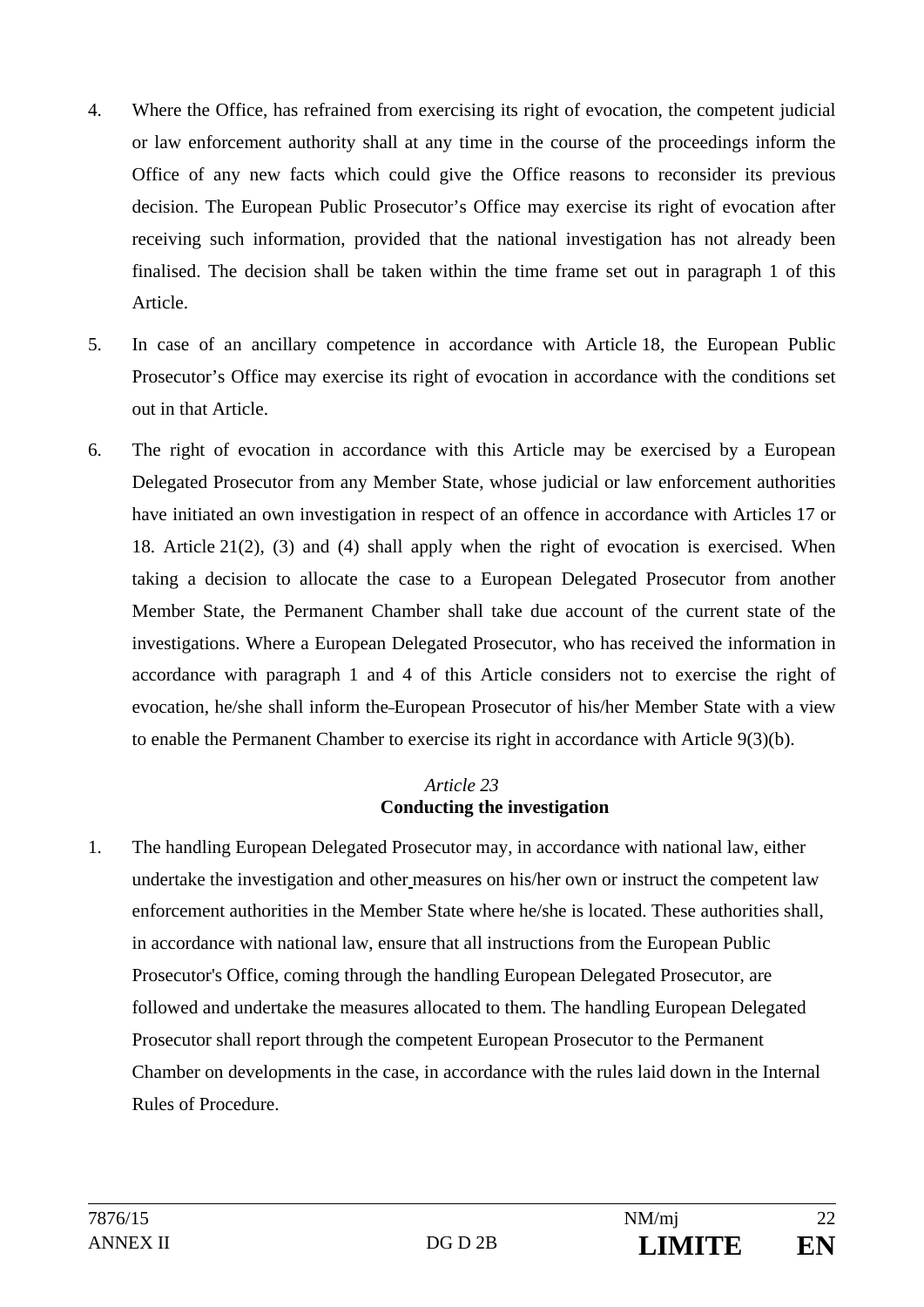- 2. In cross-border cases, where measures need to be executed in another Member State, the handling European Delegated Prosecutor shall act in cooperation with the European Delegated Prosecutor where the measure needs to be carried out in accordance with Article 26a.
- 3. At any time during investigations conducted by the European Public Prosecutor's Office, the competent national authorities shall take urgent measures necessary to ensure effective investigations even where not specifically acting under an instruction given by the handling European Delegated Prosecutor. The national authorities shall without delay inform the European Delegated Prosecutor of the urgent measures taken.
- 4a. Should the European Delegated Prosecutor fail to follow the instructions of the Permanent Chamber or the European Prosecutor, the European Prosecutor may propose to the Permanent Chamber to reallocate the case to another European Delegated Prosecutor in the same Member State.
- 5. The competent European Prosecutor may with the approval of that Permanent Chamber in exceptional cases take the decision to conduct the investigation himself/herself, if this appears necessary in the interest of the efficiency of the investigation or prosecution on the grounds of one or more of the following criteria:
	- a) the seriousness of the offence, in particular in view of its possible repercussions on Union level;
	- b) when the investigation concerns Members of the institutions of the European Union;
	- c) when the handling European Delegated Prosecutor in the Member State cannot perform the investigation or prosecution.

When a European Prosecutor conducts the investigation himself/herself, he/she shall have all the powers of a European Delegated Prosecutor in accordance with this Regulation and national law.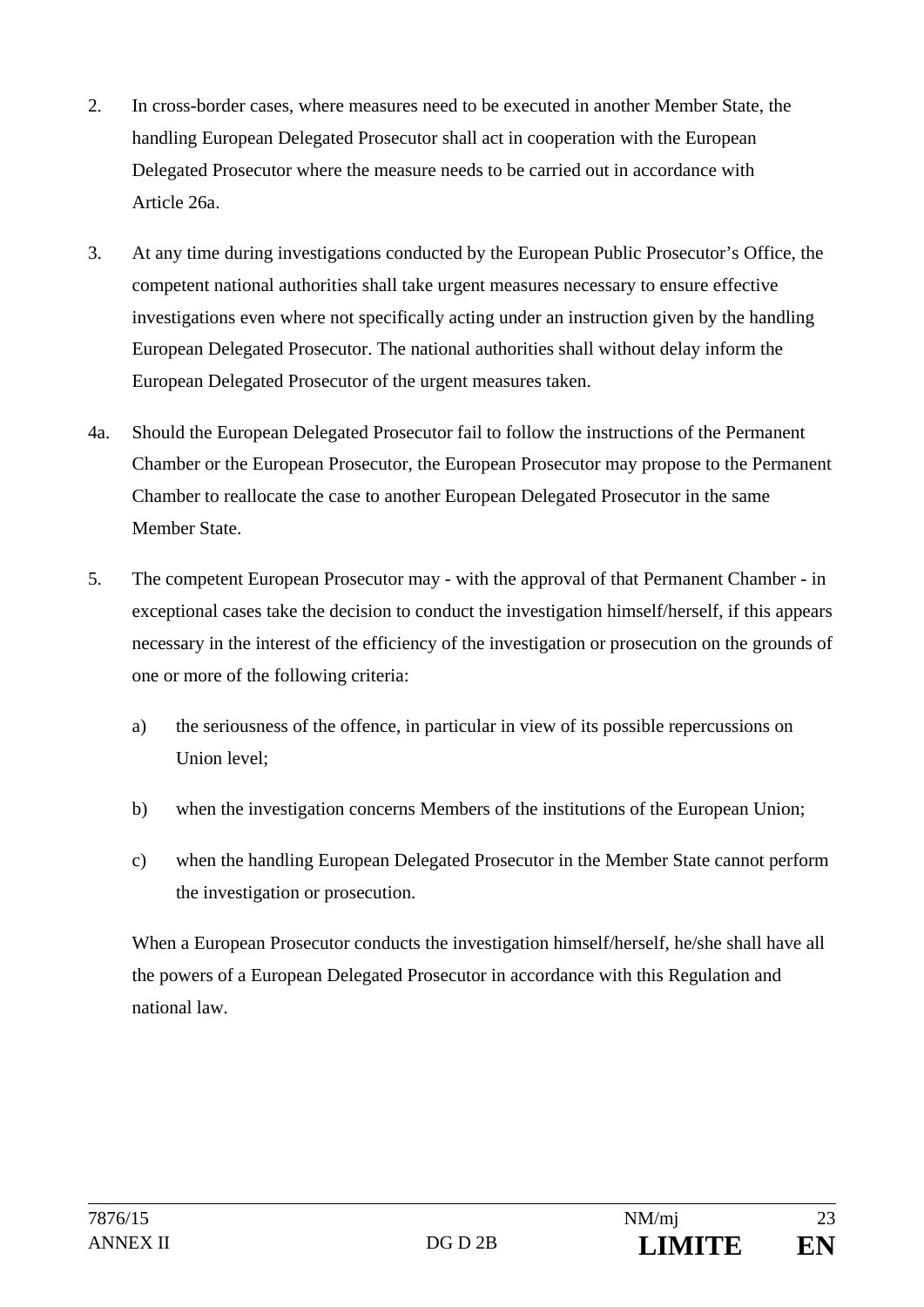The competent national authorities and the European Delegated Prosecutors concerned by the case shall be informed without delay of any decision taken under this paragraph.

6. Investigations carried out under the authority of the European Public Prosecutor's Office shall be protected by the rules concerning professional secrecy under the applicable Union legislation. Any person participating or assisting in carrying out the functions of the European Public Prosecutor's Office shall be bound to respect professional secrecy as provided under the applicable national law.

# *Article 24*  **Lifting privileges or immunities**

- 1. Where the investigations of the European Public Prosecutor's Office involve persons protected by privileges or immunities under national law, and such privilege or immunity presents an obstacle to a specific investigation being conducted, the European Chief Prosecutor<sup>6</sup> shall make a reasoned written request for its lifting in accordance with the procedures laid down by that national law.
- 2. Where the investigations of the European Public Prosecutor's Office involve persons protected by privileges or immunities under the law of the European Union, in particular the Protocol on the privileges and immunities of the European Union, and such privilege or immunity presents an obstacle to a specific investigation being conducted, the European Chief Prosecutor shall make a reasoned written request for its lifting in accordance with the procedures laid down by Union law.

<sup>6</sup> A number of delegations have suggested that this request should rather be made by European Delegated Prosecutors.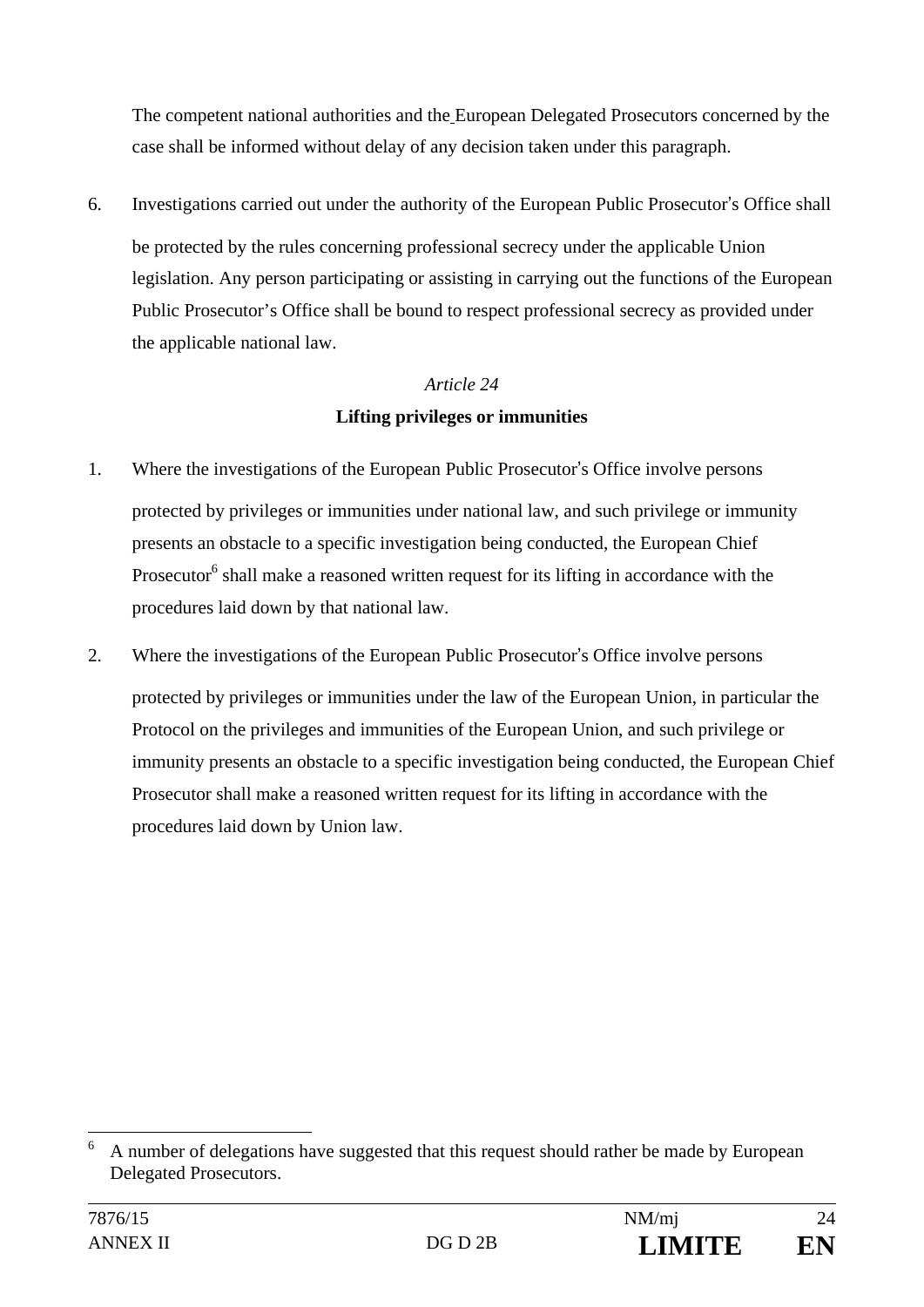# **SECTION 2**

#### **INVESTIGATION AND OTHER MEASURES**

#### *Article 25*

#### **The European Public Prosecutor's Office's authority to investigate**

1. The European Delegated Prosecutor handling the case shall be entitled to order or request the same types of measures in his/her Member State which are available to investigators/prosecutors according to national law in similar national cases. In addition to the conditions set out in national law, such measures may only be ordered where there are reasonable grounds to believe that the specific measure in question might provide information or evidence useful to the investigation, and where there is no less intrusive measure available which could achieve the same objective.

2. Before ordering any investigation measure referred to in Article 26, the European Delegated Prosecutor handling the case shall request the authorisation of the competent national court.

# *Article 26*  **Investigation and other measures7**

Member States shall ensure, at least in cases where the offence subject to the investigation would cause or is likely to cause damages of 100,000 EUR or more, that the following measures are also available under their laws to the European Public Prosecutor's Office:

a) search any premises, land, means of transport, private home, clothes and any other personal property or computer system, and any conservatory measures necessary to preserve their integrity or to avoid the loss or contamination of evidence;

 $\overline{a}$ **7** There are many diverging views on the content of this provision. This text is an attempt by the Presidency to reconcile as many as possible of the views expressed by delegations. A recital similar to recital 10 in the EIO Directive will give an explanation of the term "available" in the first paragraph.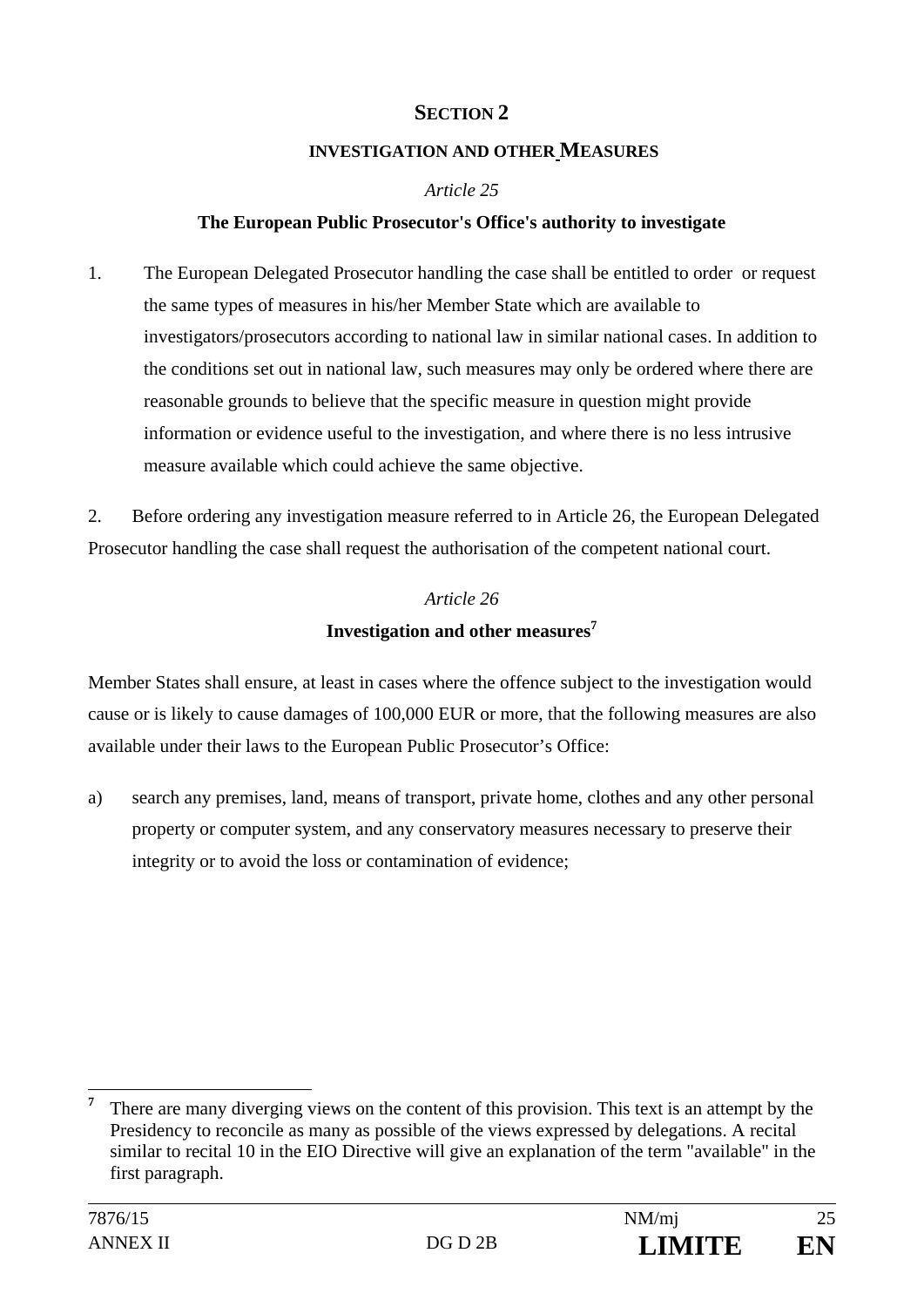- b) obtain the production of any relevant object or document, or of stored computer data, including traffic data and banking account data, encrypted or decrypted, either in original or in some other specified form;
- c) freeze instrumentalities or proceeds of crime, including freezing of assets, which are expected to be subject to confiscation by the trial court;
- d) freeze future financial transactions, by ordering any financial or credit institution to refrain from carrying out any financial transaction involving any specified account or accounts held or controlled by the suspected or accused person;
- e) intercept electronic communications to and from the suspected person, on any electronic communication connection that the suspected or accused person is using.

## *Article 26a***<sup>8</sup>**

#### **Cross-border investigations**

- 1. The European Delegated Prosecutors shall assist each other in cross-border cases. Where a measure needs to be undertaken in a Member State other than the Member State of the handling European Delegated Prosecutor, the latter shall assign the measure to the European Delegated Prosecutor located in the Member State where that measure needs to be carried out.
- 2. The handling European Delegated Prosecutor may assign any measure in his or her competence in accordance with this Regulation or with national law of the Member State where he or she is located. The adoption, justification and judicial authorisation of such measures shall be governed by the law of the Member States where the adoption, justification and/or judicial authorisation takes place. The enforcement of such measures, including conditions, modalities and procedures for taking such measures, shall be governed by the law of the Member State of the assisting European Delegated Prosecutor.

**<sup>8</sup>** There are many diverging views on the content of this provision. This text is an attempt by the Presidency to reconcile as many as possible of the views expressed by delegations.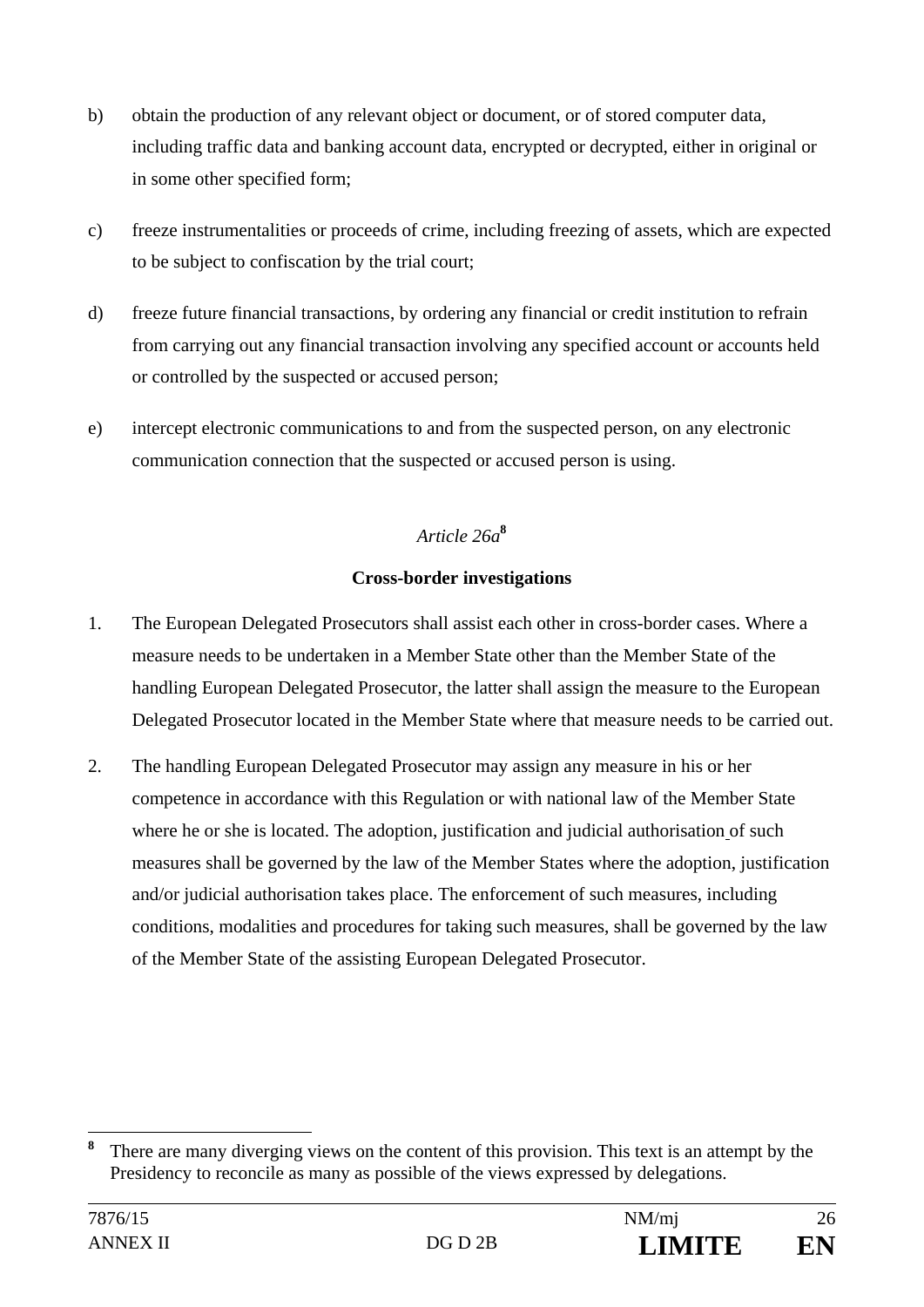- 4. The assignment shall set out, in particular, a description of the measures(s) needed, and where necessary any specific formalities that have to be complied with, the evidence to be obtained, a the description of the facts and the legal qualification of the criminal act which is the subject of the investigation. The assignment may call for the measure to be undertaken within a given time.
- 5. Judicial authorisation for a particular measure, when required under national law, shall in principle be obtained by the assisting European Delegated Prosecutor. However, where the law of the Member State of the handling European Delegated Prosecutor requires judicial authorisation for a particular measure, the authorisation shall be obtained by the handling European Delegated Prosecutor in cases where the law of the Member State of the assisting European Delegated Prosecutor does not require such judicial authorisation.**<sup>9</sup>**
- 6. The assisting European Delegated Prosecutor shall undertake the assigned measure, or another measure that would achieve the same result, or ask the competent national authority to do so.
- 7. Where the assisting European Delegated Prosecutor considers that:
	- a) the assignment is incomplete or contains a manifest relevant error,
	- b) the measure cannot be undertaken within the time limit set out in the assignment for justified and objective reasons,
	- c) a less intrusive measure would achieve the same results as the measure assigned, or
	- d) the assigned measure does not exist or would not be available in a similar domestic case under the law of his or her Member State,

he or she shall consult with the handling European Delegated Prosecutor in order to resolve the matter bilaterally. This consultation shall take no longer than 5 working days.

**<sup>9</sup>** The following recital maybe considered: "In principle judicial authorisation should be ensured in all the cases if the law of the handling or assisting Member States provides for such authorisation. In order to ensure efficient investigation, the authorisation of the assisting Member State should be given a priority. Authorisation of the handling Member State should only be sought, if the law of the assisting Member State does not require the authorisation, but the law of the handling Member State does."